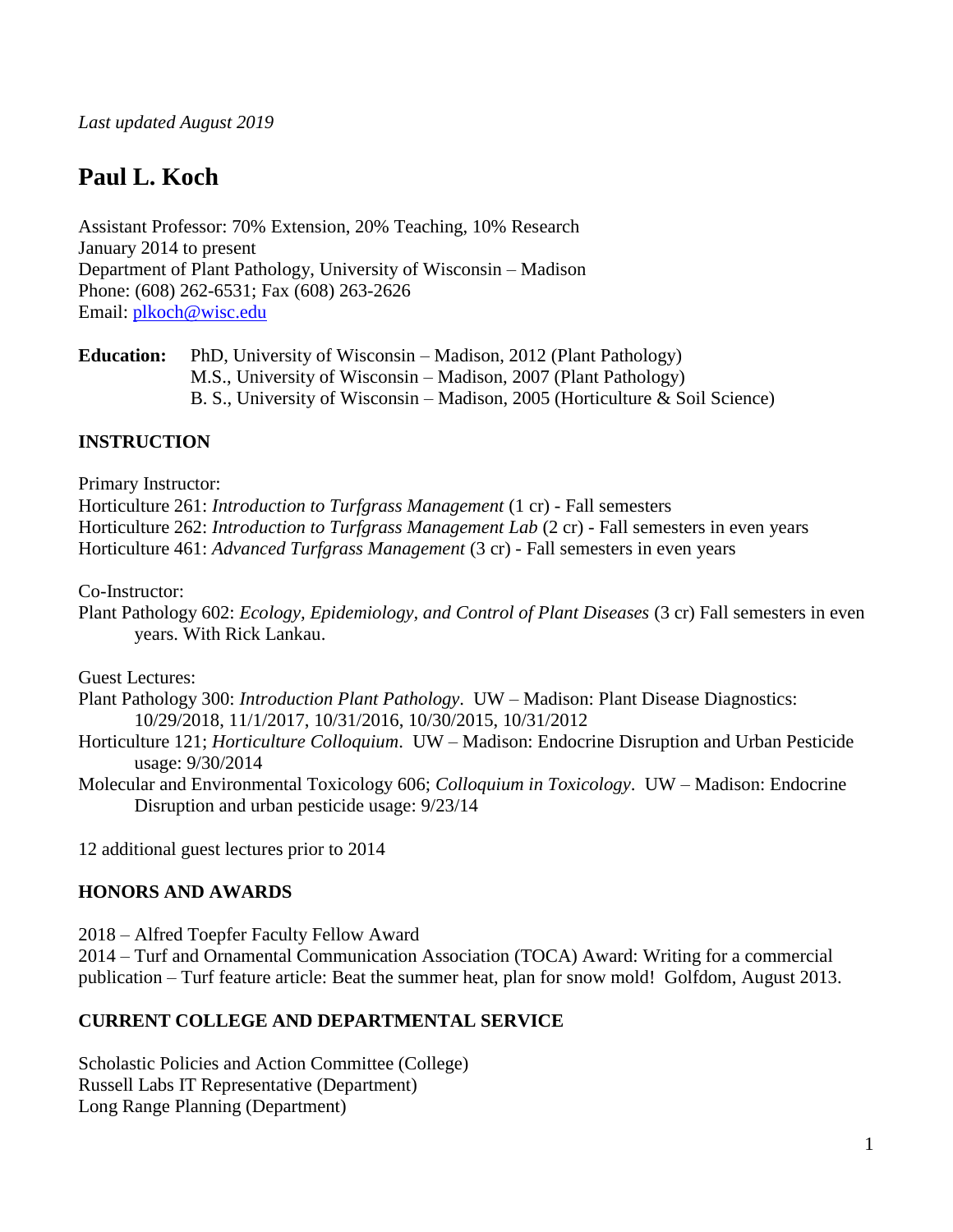Undergraduate Advisor (Department)

## **RESEARCH**

External Research Funding Since 2014

- 1. Alterations in ecological competition within the plant microbiome in response to repeated fungicide applications. University of Wisconsin Fall Research Competition. 2019-2020. \$51,000
- 2. Using the Smith-Kerns dollar spot model for precision management of dollar spot on golf course fairways. United States Golf Association. 2019-2020. \$10,000/yr
- 3. Increasing low-input turfgrass adoption through breeding, innovation, and public education. USDA Specialty Crop Research Inititative. 2017-2021. \$60,000/yr
- 4. *Sclerotinia homoeocarpa* epidemiology and resistance development as measured through improved molecular detection techniques. United State Golf Association. 2018-2021. \$35,000/yr
- 5. Dollar spot control using urea and iron sulfate. Golf Course Superintendents Association of America. 2018- 2020. \$20,000/yr
- 6. The Impact of Seasonal Temperature Variation on Microbial Community Structure and Pesticide Fate in Urban Landscapes. Hatch (as part of start up). 2017-2020.
- 7. Effect of snow cover and anti-transpirants on the persistence of snow mould fungicides. Canadian Allied Turfgrass Research Group. 2016-2018. \$20,000/yr
- 8. Plant uptake of propiconazole applied as a snow mold fungicide and the impact of application timing on snow mold control. Golf Course Superintendents Association of America. 2015-2016. \$16,000/yr
- 9. Development of loop-mediated isothermal amplification (LAMP) assays for detection of common rootinfecting pathogens of turfgrass. OJ Noer Foundation. 2015-2017. \$16,882/yr
- 10. Low-input fine fescues. Specialty Crop Research Initiative. 2012-2017. \$24,703/yr

Peer-reviewed Publications (16 Total, 11 since 2014):

- 1. Kaminski, J.E., Russell, T., Koch, P.L. First report of *Ophiosphaerella agrostidis* infecting creeping bentgrass in Wisconsin. Plant Disease 103:2129. <https://doi.org/10.1094/PDIS-02-19-0415-PDN>
- 2. Bier, P.V., Persche, M., Koch, P., Soldat, D.J. 2018. A long term evaluation of differential potassium fertilization of a creeping bentgrass putting green. Plant Soil 431: 303-316. https://doi.org/10.1007/s11104- 018-3765-8
- 3. Koch, P.L., Hugie, K., Watkins, E. 2018. Resistance of prairie junegrass and tufted harigrass germplasm to diseases common in temperate low-input turfgrass systems. Plant Health Progress 19: 310-318. [doi.org/10.1094/PHP-05-18-0022-RS](https://doi.org/10.1094/PHP-05-18-0022-RS)
- 4. Smith, D.L. and Kerns, J.P., Walker, N.R., Payne, A.F., Horvath, B., Inguagiato, J., Kaminski, J., Tomaso-Peterson, M., Koch, P.L. 2018. Development and validation of a weather-based warning system to advise fungicide application to control dollar spot on turfgrass. PLOS One. <https://doi.org/10.1371/journal.pone.0194216>
- 5. Karakkat, B., Hockemeyer, K., Koch, P.L. 2018. Detection of root-infecting fungi on cool-season turfgrasses using loop-mediated isothermal amplification and recombinase polymerase amplification. J Microbiol Methods 151: 90-98. doi: 10.1016/j.mimet.2018.06.01
- 6. Karakkat, B., Jackson, V., Koch, P.L. 2018. Incidence and distribution of Puccinia coronata and P. graminis on turfgrass in the Midwestern United States. Plant Disease 102(5): 955-963. [doi.org/10.1094/PDIS-09-17-1353-RE](https://doi.org/10.1094/PDIS-09-17-1353-RE)
- 7. Koch, P.L., Soldat, D.J., Horgan, B.P., Bauer, S.J., Patton, A.J. 2017. The Great Lakes School of Turfgrass Science: A Nine-State Collaboration to Improve the Turfgrass Short Course. Journal of Extension 55(3): <https://www.joe.org/joe/2017june/iw4.php>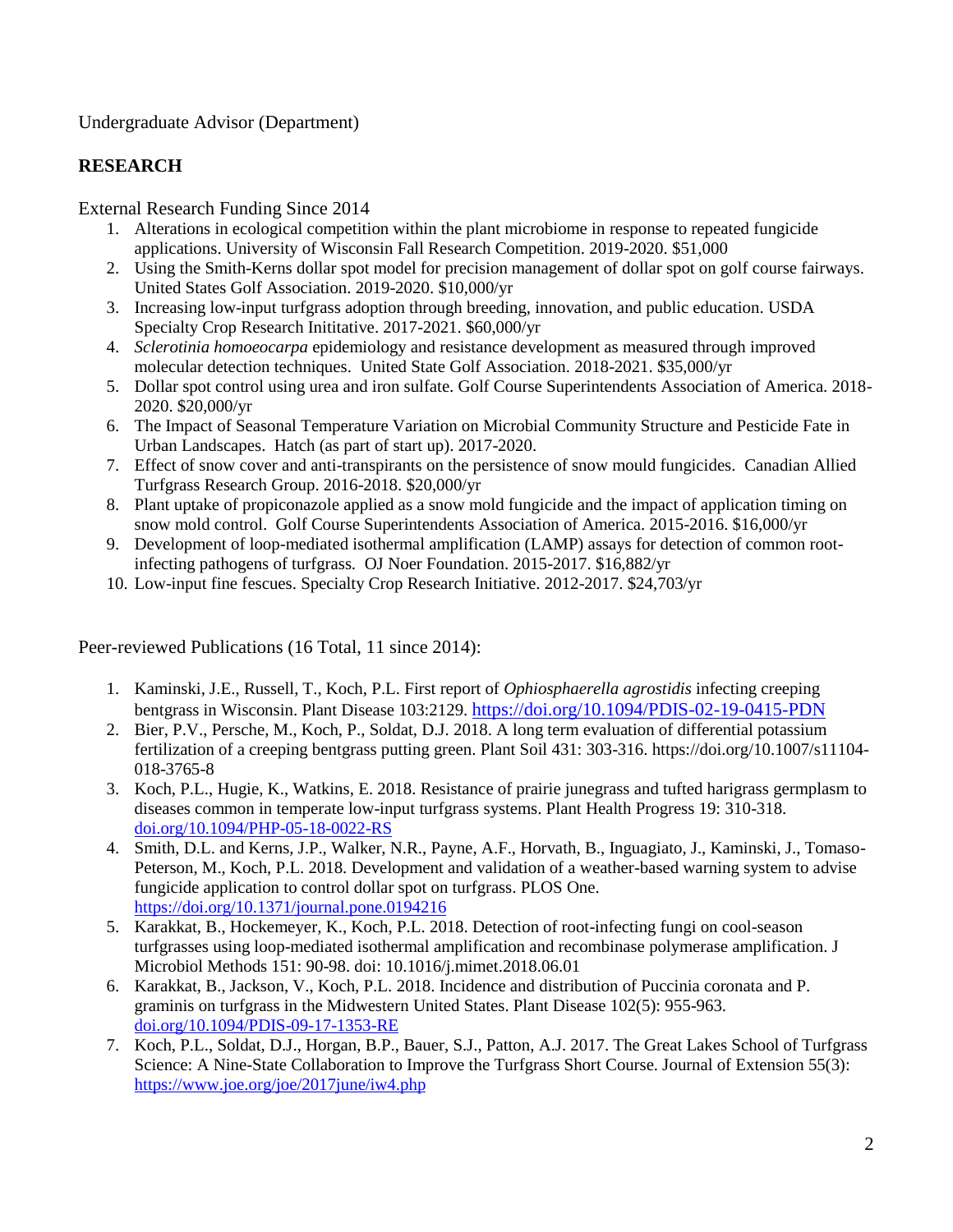- 8. Reedich, L.M., Millican, M.D., Koch, P.L. 2017. Temperature impacts on soil microbial communities and potential implications for the biodegradation of turfgrass pesticides. Journal of Environmental Quality 46(3): 490-497. doi: 10.2134/jeq2017.02.0067.
- 9. Koch, P.L. 2016. Optimal fungicide timing for suppression of Typhula blight under winter covers. Agronomy Journal 108: 1-6. Doi: 10.2134/agronj2016.04.0241
- 10. Koch, P.L., Stier, J. C., Kerns, J.P. 2015. Snow cover has variable effects on persistence of fungicides and their suppression of microdochium patch on amenity turfgrass. 2015. Plant Pathology. doi: 10.1111/ppa.12379
- 11. Koch, P.L., Kerns, J.P. 2015. Temperature influences persistence of chlorothalonil and iprodione on creeping bentgrass foliage. Plant Health Progress. doi: 10.1094/PHP-RS-15-00012. **Selected as an Editor's Pick.**
- 12. Koch, P.L., Stier, J. C., Senseman, S. A., Sobek, S., Kerns, J.P. 2013. Modification of commerciallyavailable ELISA assays to determine chlorothalonil and iprodione concentrations on golf course turfgrass. Crop Protection 54(12): 35-42.
- 13. Koch, P.L., Kerns, J.P. 2012. Impact of novel fungicide timings on the development of snow mold and dollar spot on golf course turfgrass. International Turfgrass Research Society Journal 12: 97-101.
- 14. Koch, P.L., Kerns, J.P. 2012. Relative resistance of creeping bentgrass cultivars to *Sclerotinia homoeocarpa* and *Typhula incarnata.* Online. Applied Turfgrass Science doi: 10.1094/ATS-2012-1022- 01-RS.
- 15. Koch, P. L., Kerns, J. P., Stier, J. C. 2009. Spring time fungicide applications delay and reduce dollar spot disease of turfgrass in Wisconsin. International Turfgrass Society Research Journal 11(I): 241-252.
- 16. Koch, P. L., Grau, C. G., Jo, Y. K., Jung, G. 2009. Thiophanate-methyl and propiconazole sensitivity in *Sclerotinia homoeocarpa* populations from golf courses in Wisconsin and Massachusetts. Plant Disease 93(1): 100-105.

Plant Disease Management Reports (32 Total, 13 since 2014):

- 1. Koch, P. L. 2018. Preventative fungicide applications for the control of dollar spot at putting green height, 2017. Plant Disease Management Reports 11 (T037).
- 2. Koch, P. L. 2018. Preventative fungicide applications for the control of gray snow mold on creeping bentgrass, 2016-2017. Plant Disease Management Reports 12 (T038).
- 3. Koch, P. L. 2017. Preventative fungicide applications for the control of dollar spot at putting green height, 2016. Plant Disease Management Reports 11 (T005).
- 4. Koch, P. L. 2017. Preventative fungicide applications for the control of gray snow mold on creeping bentgrass, 2015-2016. Plant Disease Management Reports 11 (T004).
- 5. Koch, P. L. 2017. Preventative fungicide applications for the control of Microdochium patch on creeping bentgrass, 2015-2016. Plant Disease Management Reports 11 (T003)
- 6. Koch, P. L. 2016. Preventative fungicide applications for the control of dollar spot at fairway height, 2015. Plant Disease Management Reports 10 (T016).
- 7. Koch, P. L. 2016. Preventative fungicide applications for the control of Typhula blight on creeping bentgrass, 2014-2015. Plant Disease Management Reports 10 (T017).
- 8. Koch, P. L. 2016. Preventative fungicide applications for the control of Microdochium patch on creeping bentgrass, 2014-2015. Plant Disease Management Reports 9 (T018)
- 9. Koch, P.L. 2015. Preventative fungicide applications for the control of dollar spot at fairway height, 2014. Plant Disease Management Reports 9 (T033).
- 10. Koch, P.L. 2015. Preventative fungicide applications for the control of dollar spot at putting green height, 2014. Plant Disease Management Reports 9 (T028).
- 11. Koch, P. L., Kerns, J. P. 2015. Preventative fungicide applications for the control of snow mold on creeping bentgrass, 2013-2014. Plant Disease Management Reports 9 (T029).
- 12. Koch, P.L. 2014. Preventative fungicide applications for the control of dollar spot at fairway height, 2013. Plant Disease Management Reports 8 (T012).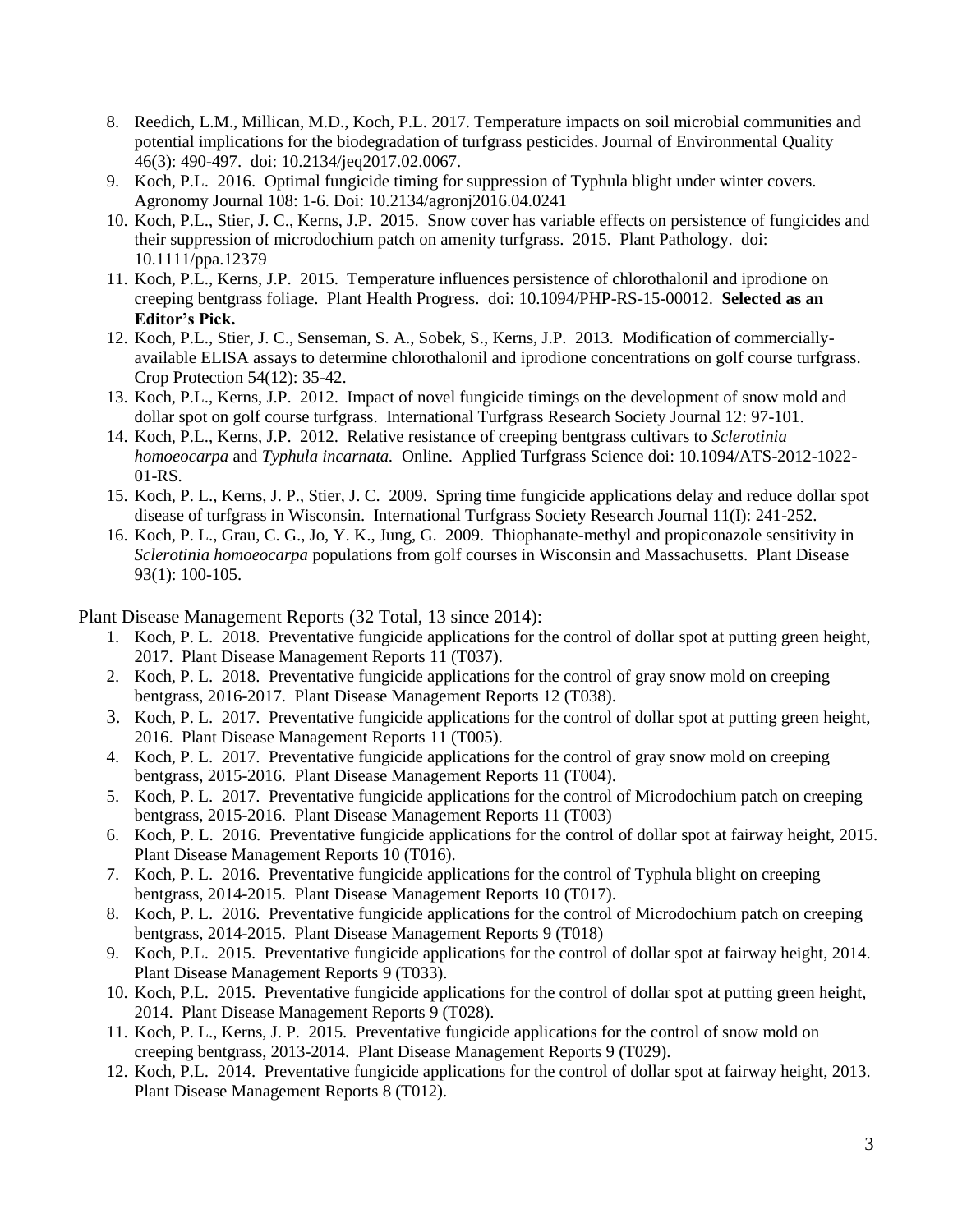- 13. Koch, P.L. 2014. Preventative fungicide applications for the control of dollar spot at putting green height, 2013. Plant Disease Management Reports 8 (T013).
- 14. Koch, P. L., Kerns, J. P. 2013. Preventative fungicide applications for the control of Pythium blight on perennial ryegrass, 2012. Plant Disease Management Reports 7 (T003).
- 15. Koch, P. L., Kerns, J. P. 2013. Preventative fungicide applications for the control of leaf spot on golf course fairways, 2012. Plant Disease Management Reports 7 (T002).
- 16. Koch, P. L., Kerns, J. P. 2013. Preventative fungicide applications for the control of dollar spot on creeping bentgrass at putting green height, 2012. Plant Disease Management Reports 7 (T001).
- 17. Koch, P. L., Kerns, J. P. 2012. Preventative fungicide applications for the control of snow mold on creeping bentgrass, 2010-2011. Plant Disease Management Reports 6 (T010).
- 18. Koch, P. L., Kerns, J. P. 2012. Preventative fungicide applications for the control of Pythium blight on perennial ryegrass, 2011. Plant Disease Management Reports 6 (T005).
- 19. Koch, P. L., Kerns, J. P. 2012. Preventative fungicide applications for the control of anthracnose at fairway height, 2011. Plant Disease Management Reports 6 (T006).
- 20. Koch, P. L., Kerns, J. P. 2012. Preventative fungicide applications for the control of brown patch at fairway height, 2011. Plant Disease Management Reports 6 (T007).
- 21. Koch, P. L., Kerns, J. P. 2012. Preventative fungicide applications for the control of dollar spot at fairway height, 2011. Plant Disease Management Reports 6 (T008).
- 22. Koch, P. L., Kerns, J. P. 2012. Preventative fungicide applications for the control of dollar spot at putting green height, 2011. Plant Disease Management Reports 6 (T009).
- 23. Koch, P. L., Kerns, J. P. 2011. Preventative fungicide applications for the control of dollar spot on creeping bentgrass under putting green conditions, 2010. Plant Disease Management Reports 5 (T034).
- 24. Koch, P. L., Kerns, J. P. 2011. Preventative fungicide applications for the control of snow mold on creeping bentgrass, 2009-2010(III). Plant Disease Management Reports 5 (T033).
- 25. Koch, P. L., Kerns, J. P. 2011. Preventative fungicide applications for the control of snow mold on creeping bentgrass, 2009-2010(II). Plant Disease Management Reports 5 (T032).
- 26. Koch, P. L., Kerns, J. P. 2011. Preventative fungicide applications for the control of snow mold on creeping bentgrass, 2009-2010(I). Plant Disease Management Reports 5 (T031).
- 27. Koch, P.L., Kerns, J. P. 2010. Curative fungicide applications for the control of dollar spot at putting green height, 2009. Plant Disease Management Reports 4 (T013).
- 28. Koch, P. L., Kerns, J. P. 2010. Preventative fungicide applications for the control of dollar spot at putting green height, 2009. Plant Disease Management Reports 4 (T012).
- 29. Kerns, J. P., Koch, P. L. 2010. Preventative fungicide applications for the control of dollar spot at fairway height, 2009. Plant Disease Management Reports 4 (T011).
- 30. Koch, P. L., Kerns, J. P. 2009. Preventative fungicide applications for the control of snow mold on creeping bentgrass, 2008-2009 (II). Plant Disease Management Reports 3: T075.
- 31. Koch, P. L., Kerns, J. P. 2009. Preventative fungicide applications for the control of snow mold on creeping bentgrass, 2008-2009 (I). Plant Disease Management Reports 3: T074.
- 32. Koch, P. L., Kerns, J. P. 2009. Preventative fungicide applications for the control of snow mold on creeping bentgrass, 2007 to 2008. Plant Disease Management Reports 3: T030.

Research Presentations (16 Total):

- 1. Integrated turfgrass disease management using insights from the turfgrass phytobiome and disease predictive modeling. North Carolina State University Departmental Seminar. Raleigh, NC. 30 Jan 19.
- 2. Communicating pesticide toxicology and turfgrass microbiomes through the prism of plant pathology. University of Maryland Departmental Seminar. College Park, MD. 12 Oct 17.
- 3. Fine Fescue Resistance to Snow Molds. Specialty Crops Research Initiative Grant Update. Portland, OR. 24 May 16.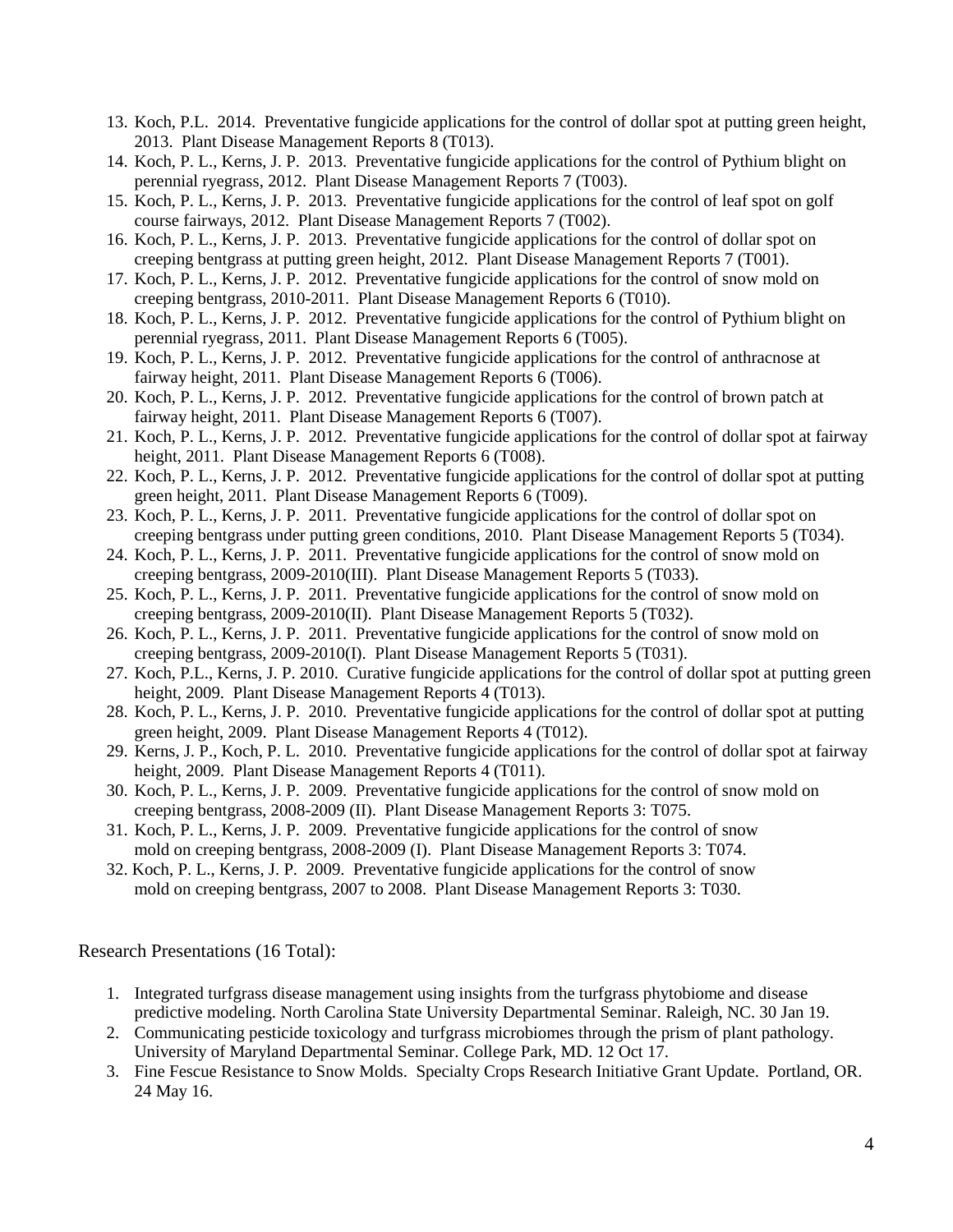- 4. Fine Fescue Resistance to Snow Molds. Specialty Crops Research Initiative Grant Update. Portland, OR. 19 May 15.
- 5. Impact of spring and fall fungicide timings on development of Typhula Blight and dollar spot on golf course turfgrass. International Turfgrass Society Meeting. Beijing, China. 17 July 2013.
- 6. Effect of snow cover on the degradation of the fungicides iprodione and chlorothalonil on golf course turfgrass. European Turfgrass Society Meeting. Kristiansand, Norway. 25 June 2012.
- 7. Fungicide fate: How variable environmental conditions affect fungicide degradation and disease management on golf course turfgrass. University of Wisconsin – Madison Department of Plant Pathology Seminar. Madison, WI. 23 Apr 2012.
- 8. Using ELISA to determine the effect of temperature on the degradation of the fungicides chlorothalonil and iprodione on golf course turfgrass. American Society of Agronomy Annual Meeting, San Antonio, TX. 18 Oct 2011.
- 9. Degradation of the fungicide iprodione and chlorothalonil on golf course turfgrass under winter conditions. American Society of Agronomy Annual Meeting, Long Beach, CA. 1 Nov 2010.
- 10. Novel fungicide timings for the control of dollar spot and snow mold. American Phytopathological Society Annual Meeting, Charlotte, NC. 9 Aug 2010.
- 11. Validation of ELISA kits for determining fungicide concentration on golf course turfgrass. American Society of Agronomy Annual Meeting, Pittsburgh, PA. 3 Nov 2009.
- 12. Fungicide concentration analysis on creeping bentgrass leaf blades using commercially available ELISA kits for the control of *Microdochium nivale*. American Phytopathological Soc Annual Meeting, Portland, OR. 3 Aug 2009.
- 13. Spring time fungicide applications delay and reduce dollar spot disease of turfgrass in Wisconsin. International Turfgrass Research Society Meetings. Santiago, Chile. 27 July 2009.
- 14. Thiophanate-methyl and propiconazole *in vitro* sensitivity of *Sclerotinia homoeocarpa* isolates collected from golf course putting greens, fairways, and roughs in Wisconsin and Massachusetts. American Phytopathological Soc. Annual Meeting, San Diego, CA. 28 July – 1 August 2007.
- 15. Thiophanate-methyl and propiconazole *in vitro* sensitivity of *Sclerotinia homoeocarpa* collected from golf course putting greens, fairways, and roughs. UW-Madison Plant Pathology departmental seminar. 26 April 2007.
- 16. Thiophanate-methyl and propiconazole *in vitro* sensitivity of *Sclerotinia homoeocarpa* isolates collected from golf course putting greens, fairways, and roughs. American Phytopathological Soc. Annual Meeting, Quebec City, Quebec, Canada. 31 July – 2 August 2006.

## **EXTENSION**

Extension Presentations (197 Total, 155 since 2014):

- 1. Impact of cultural practices and pesticide applications on the turfgrass microbiome, Idaho Golf Course Superintendents Association Meeting, Boise, ID, 27 Feb 19
- 2. Precision Disease Management: Present Successes and Future Research Needs, Idaho Golf Course Superintendents Association Meeting, Boise, ID, 26 Feb 19
- 3. The white menace: strategies for dealing with winter injury on turfgrass. Idaho Golf Course Superintendents Association Meeting, Boise, ID, 26 Feb 19
- 4. Understanding and managing turfgrass diseases, Grounds Maintenance/UW Extension, Kenosha, WI, 20 Feb 19
- 5. Understanding and managing turfgrass diseases, Grounds Maintenance/UW Extension, Waukesha, WI, 20 Feb 19
- 6. The turfgrass year in review, Syngenta Distributor Meeting, Quad Cities, IL, 29 Jan 19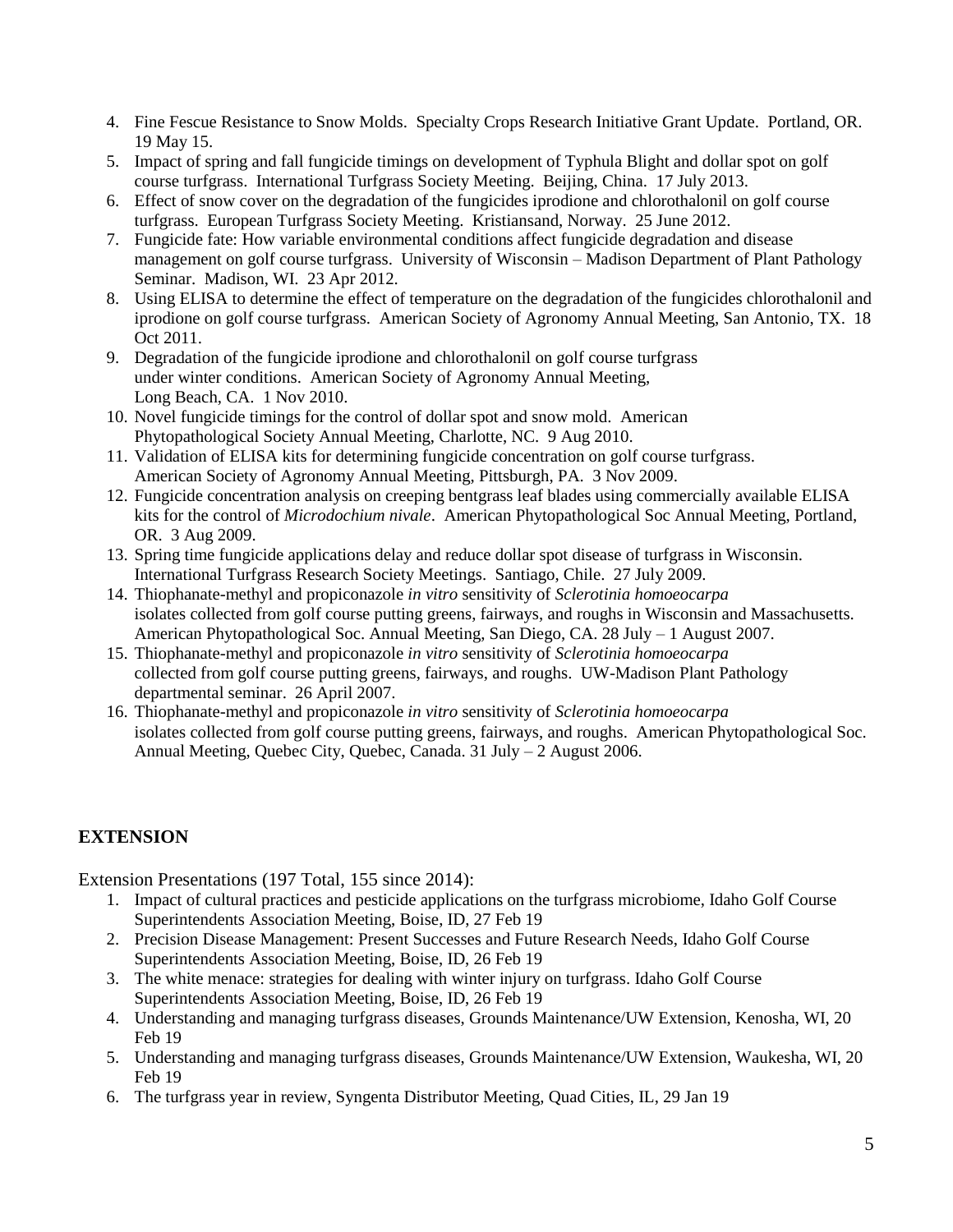- 7. The turfgrass year in review, Syngenta Distributor Meeting, Peoria, IL, 28 Jan 19
- 8. Understanding and managing turfgrass diseases, Grounds Maintenance/UW Extension, Madison, WI, 25 Jan 19
- 9. CSI Turfgrass; Identification and Management of the most common lawn diseases, Michigan Turfgrass Foundation Winter Meeting, Lansing, MI, 23 Jan 19
- 10. Snow mold control; what works and why the heck didn't it work at my place, Michigan Turfgrass Foundation Winter Meeting, Lansing, MI, 23 Jan 19
- 11. Implementing the Smith-Kerns Dollar Spot Model at Your Facility, Michigan Turfgrass Foundation Winter Meeting, Lansing, MI, 22 Jan 19
- 12. Impact of cultural practices and pesticide applications on the turfgrass microbiome, Wisconsin Turfgrass Association Research Day, Madison, WI 8 Jan 19
- 13. Snow mold control; what works and why the heck didn't it work at my place, Golf Course Superintendents Association of America Webinar, Online, 5 Dec 18
- 14. Implementing the Smith-Kerns Dollar Spot Model at Your Facility. Central Illinois Golf Course Superintendents Winter Meeting, Peoria, IL, 3 Dec 18
- 15. Dollar spot 101: A comprehensive look at our most sprayed-for disease, Wisconsin Golf Course Superintendents Association Turf Symposium, Kohler, WI 28 Nov 18
- 16. Snow mold control; what works and why the heck didn't it work at my place, Manitoba Golf Course Superintendents Association, Winnipeg, Canada, 15 Nov 18
- 17. Dollar spot and the kitchen sink; an integrated approach to dollar spot management, Manitoba Golf Course Superintendents Association, Winnipeg, Canada, 15 Nov 18
- 18. Lawn Care 101, Milwaukee/Waukesha County Master Gardener Training, Milwaukee, WI, 29 Oct 18.
- 19. The white menace: strategies for dealing with winter injury on turfgrass. Syngenta and Simplot Fall Research Update, McCall, ID, 20 Sep 2018
- 20. Koch Research Update, BASF Innovation Days, Raleigh, NC, 11 Sep 18
- 21. Implementing the Smith-Kerns Dollar Spot Model at Your Facility. Midwest Association Area Golf Course Superintendents Meeting, Elgin, IL, 27 Aug 2018
- 22. Identification and Management strategies for Wisconsin Lawn Diseases, Wisconsin Horticulture Update, Online, 13 Jul 18.
- 23. Communicating Pesticide Risk and Sustainable Pest Management to the General Public, Responding to Horticulture Inquiries, Stevens Point, WI 23 May 2018
- 24. Communicating Pesticide Risk and Sustainable Pest Management to the General Public, Responding to Horticulture Inquiries, Madison, WI 22 May 2018
- 25. Communicating Pesticide Risk and Sustainable Pest Management to the General Public, Responding to Horticulture Inquiries, Menomonie, WI 20 Apr 2018
- 26. Identification and Management of the most common lawn and grounds problems, Wisconsin Landscape Contractors Association, Kimberly, WI. 23 Mar 18
- 27. Fungicide Rotation Program Development and Implementation, Golf Course Superintendents Association Webinar, 3 Mar 2018
- 28. Implementing the Smith-Kerns Dollar Spot Model at Your Facility. Northwest Illinois Golf Course Superintendents Association Meeting, Elgin, IL, 13 Mar 2018
- 29. Implementing the Smith-Kerns Dollar Spot Model at Your Facility. Wisconsin Golf Course Superintendents Meeting, Fond du Lac, WI, 27 Feb 2018
- 30. The white menace: winter injury on turfgrass. Reinders Winter Meeting, St Germain, WI, 22 Jan 2018
- 31. Identification and Management of Turfgrass Rusts, Nebraska Turfgrass Conference, Lincoln, NE, 10 Jan 2018
- 32. Precision Disease Management: Present Successes and Future Research Needs, Nebraska Turfgrass Conference, Lincoln, NE, 10 Jan 2018
- 33. Precision Disease Management: Present Successes and Future Research Needs, Wisconsin Turfgrass Association Research Day, Madison, WI, 9 Jan 2018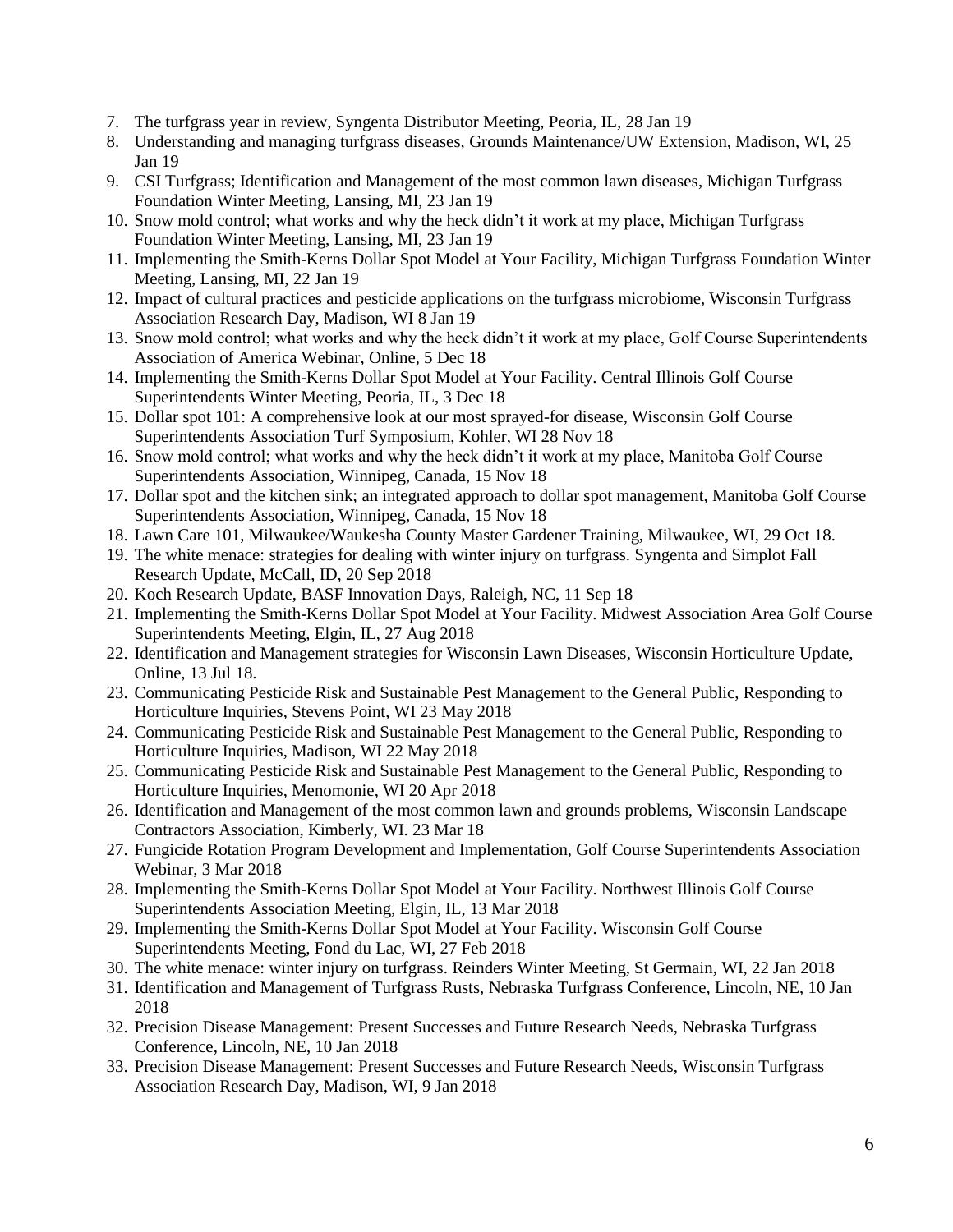- 34. Reduced-risk disease control: How to do it AND what to do with it, Northern Green Expo, Minneapolis, MN, 4 Jan 2018
- 35. The white menace: winter injury on turfgrass. Northern Green Expo, Minneapolis, MN, 4 Jan 2018
- 36. Precision Disease Management: Present Successes and Future Research Needs, Northern Green Expo, Minneapolis, MN, 4 Jan 2018
- 37. A Greener Future: strategies for developing a reduced risk turf management plan. Northern Green Expo, Minneapolis, MN, 2 Jan 2018
- 38. Pesticides, human health, and endocrine disruption, Ohio Turfgrass Foundation Conference, Columbus, OH. 5 Dec 17
- 39. Precision Disease Management: Present Successes and Future Research Needs, Ohio Turfgrass Foundation Conference, Columbus, OH. 5 Dec 17
- 40. Identification and Management of the most common sports turf problems, Ohio Turfgrass Foundation Conference, Columbus, OH. 5 Dec 17
- 41. Identification and Management of the most common lawn and grounds problems, Ohio Turfgrass Foundation Conference, Columbus, OH. 5 Dec 17
- 42. Reducing Hazard Associated with Turfgrass Management: A Wisconsin Case Study, Midwest Pesticide Action Committee Conference, Schaumburg, IL. 13 Nov 17
- 43. Diseases Affecting Your Playing Surfaces, Wisconsin Sports Turf Association Meeting, Pewaukee, WI. 11 Oct 17
- 44. Lawn Care 101, Wisconsin Master Gardener Program, Waukesha, WI. 11 Oct 17
- 45. Lawn Care 101, Wisconsin Master Gardener Program, Milwaukee, WI. 9 Oct 17
- 46. Timing is everything: using growing degree days to time landscape applications, Chicago Landscape Association Turf Education Day, Chicago, IL. 21 Sep 17
- 47. Selecting reduced-toxicity herbicides for effective weed control, Chicago Landscape Association Turf Education Day, Chicago, IL. 21 Sep 17
- 48. Snow mold control: what works and why the hell didn't it work at my place, Target Specialty Products Snow Mould Product Launch, Ottawa, Canada. 8 Sep 17
- 49. Snow mold control: what works and why the hell didn't it work at my place, Target Specialty Products Snow Mould Product Launch, Quebec, Canada. 7 Sep 17 - PM
- 50. Snow mold control: what works and why the hell didn't it work at my place, Target Specialty Products Snow Mould Product Launch, Quebec, Canada. 7 Sep 17 - AM
- 51. Snow mold control: what works and why the hell didn't it work at my place, Target Specialty Products Snow Mould Product Launch, Ontario, Canada. 16 Aug 17 - PM
- 52. Snow mold control: what works and why the hell didn't it work at my place, Target Specialty Products Snow Mould Product Launch, Ontario, Canada. 16 Aug 17 - AM
- 53. Snow mold control: what works and why the hell didn't it work at my place, Target Specialty Products Snow Mould Product Launch, Ontario, Canada. 15 Aug 17 - PM
- 54. Snow mold control: what works and why the hell didn't it work at my place, Target Specialty Products Snow Mould Product Launch, Ontario, Canada. 15 Aug 17 - AM
- 55. Snow mold control: what works and why the hell didn't it work at my place, Target Specialty Products Snow Mould Product Launch, Ontario, Canada. 14 Aug 17
- 56. UW-Madison Research update, University of Wisconsin Summer Turfgrass Field Day, Madison, WI. 25 Jul 17
- 57. Lawn Care Basics for a low-input lawn, Janesville Rotary Club, Janesville, WI. 23 May 17
- 58. Pesticide Applicator Training Program, Cat 3.0, Pesticide Applicator Training Program, Oconomowoc, WI. 19 Apr 17
- 59. University of Wisconsin Snow Mold Field Days, University of Wisconsin, Wausau, WI. 13 Apr 17
- 60. Pesticide Applicator Training Program, Cat 3.0, Pesticide Applicator Training Program, Green Bay, WI. 12 Apr 17
- 61. Pesticide Applicator Training Program, Cat 3.0, Pesticide Applicator Training Program, Oconomowoc, WI. 5 Apr 17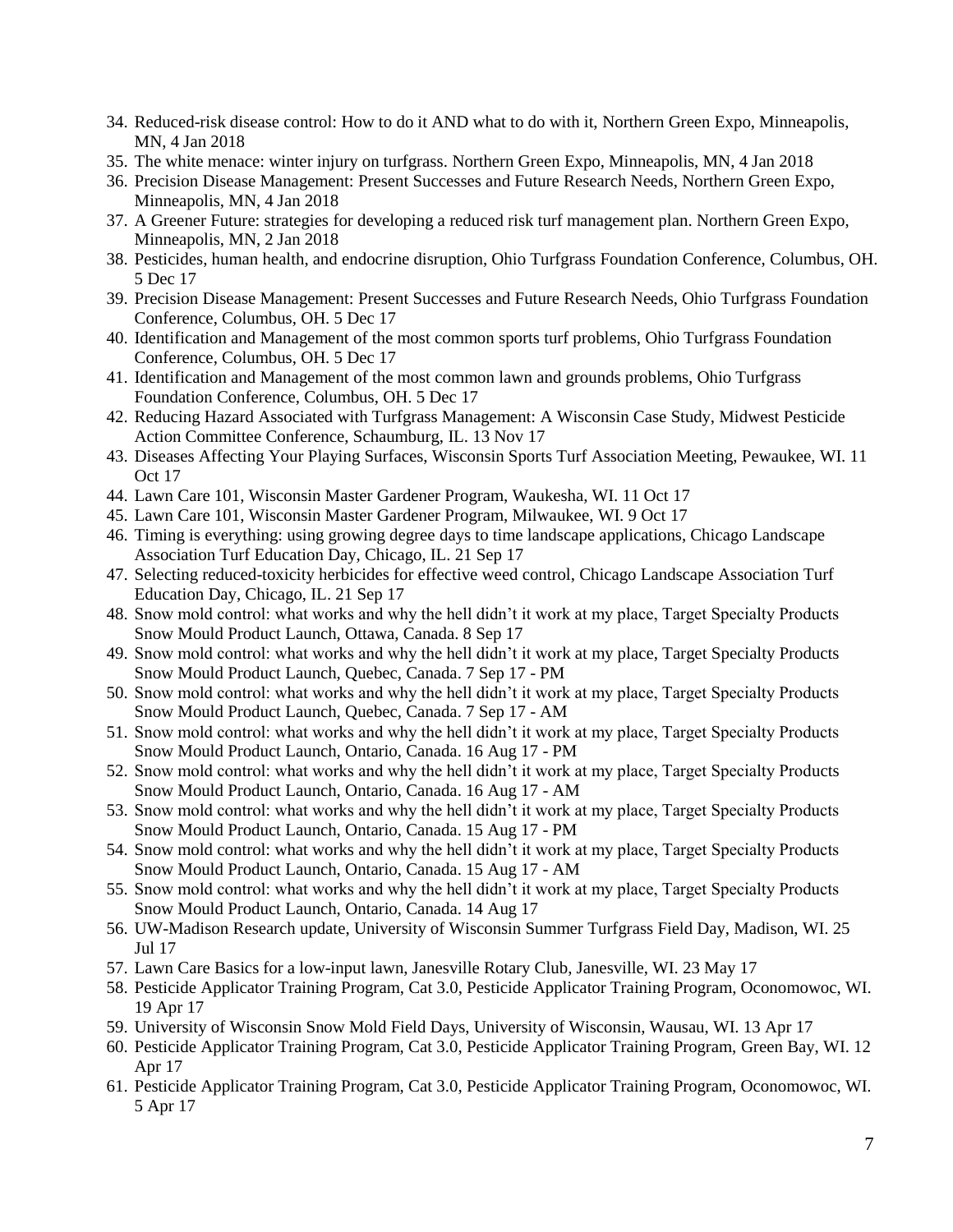- 62. Selecting Reduced-Risk Lawn Care Products, Midwest Pesticide Action Center Webinar, Online. 4 Apr 17
- 63. University of Wisconsin Phytobiomes Update, Northeast Multistate Turf Phytobiome Planning Group, Washington, D.C. 31 Mar 17
- 64. Pesticide Applicator Training Program, Cat 3.0, Pesticide Applicator Training Program, Eau Claire, WI. 29 Mar 17
- 65. Snow mold control: what works and why the hell didn't it work at my place, Michigan Golf Course Superintendents Meeting, Traverse City, MI. 28 Mar 17
- 66. Pesticide Applicator Training Program, Cat 3.0, Pesticide Applicator Training Program, Oconomowoc, WI. 1 Mar 17
- 67. Snow mold control: what works and why the hell didn't it work at my place, Golf Industry Show, Orlando, FL. 6 Feb 17
- 68. Strategies for Reduced-Risk Lawn Care, Grounds Maintenance UW Extension Sheboygan County, Sheboygan, WI. 3 Feb 17
- 69. Strategies for Reduced-Risk Lawn Care, Grounds Maintenance UW Extension Waukesha County, Waukesha, WI. 1 Feb 17
- 70. Strategies for Reduced-Risk Lawn Care, Grounds Maintenance UW Extension Kenosha County, Pleasant Prairie, WI. 1 Feb 17
- 71. Reduced-risk disease control: How to do it AND what to do with it, Ottawa Valley Turfgrass Managers Conference, Ottawa, Canada. 25 Jan 17
- 72. Snow mold control: what works and why the hell didn't it work at my place, Ottawa Valley Turfgrass Managers Conference, Ottawa, Canada. 24 Jan 17
- 73. Precision Disease Management: Present Successes and Future Research Needs, Ottawa Valley Turfgrass Managers Conference, Ottawa, Canada, 24 Jan 17
- 74. Buttoned up for Winter? Green Cover impacts on turf health and snow mold development, Ottawa Valley Turfgrass Managers Conference, Ottawa, Canada. 24 Jan 17
- 75. Strategies for Reduced-Risk Lawn Care, Grounds Maintenance UW Extension Dane County, Madison, WI. 10 Jan 17.
- 76. Precision Disease Management: Present Successes and Future Research Needs, Northwest IL Golf Course Superintendents Association Meeting, Rockford, IL. 11 Jan 17
- 77. Precision Disease Management: Present Successes and Future Research Needs, Wisconsin Turfgrass Research Day, Madison, WI. 10 Jan 17
- 78. Snow mold control: what works and why the hell didn't it work at my place. Indiana Green Expo, Indianapolis, IN. 5 Jan 17
- 79. Identification and Management of Turfgrass Rusts, Indiana Green Expo, Indianapolis, IN. 5 Jan 17
- 80. Fertility Approaches for Disease Management, Indiana Green Expo, Indianapolis, IN. 4 Jan 17
- 81. Fusarium control and new ways to look at disease control. Oregon Pest Management Conference. Portland, OR. 8 Dec 2016
- 82. Anthracnose and brown ring patch control with new technology. Oregon Pest Management Conference. Portland, OR. 8 Dec 2016
- 83. Buttoned up for winter? Green cover impacts on turf health and snow mold development. Wisconsin Turfgrass Symposium. Kohler, WI. 1 Dec 2016
- 84. The Common Ground Initiative. Wisconsin Turfgrass Symposium. Kohler, WI. 30 Nov 2016
- 85. A Greener Future: strategies for developing a reduced risk turf management plan. Wednesday Night at the Lab. Madison, WI. 19 Oct 2016
- 86. Lawn Care 101. Milwaukee County Master Gardeners. Hales Corners, WI. 18 Oct 2016
- 87. Lawn Care 101. Waukesha County Master Gardeners. Waukesha, WI. 18 Oct 2016
- 88. Year in review. Reinders Turf Seminar. Stevens Point, WI. 22 Sep 2016
- 89. A Greener Future: strategies for developing a reduced risk turf management plan. Maple Bluff Community Meeting. Madison, WI. 20 Sep 2016
- 90. Snow Mold Control: What works and why didn't it work at my place? BASF Seminar. Denver, CO. 1 Sep 2016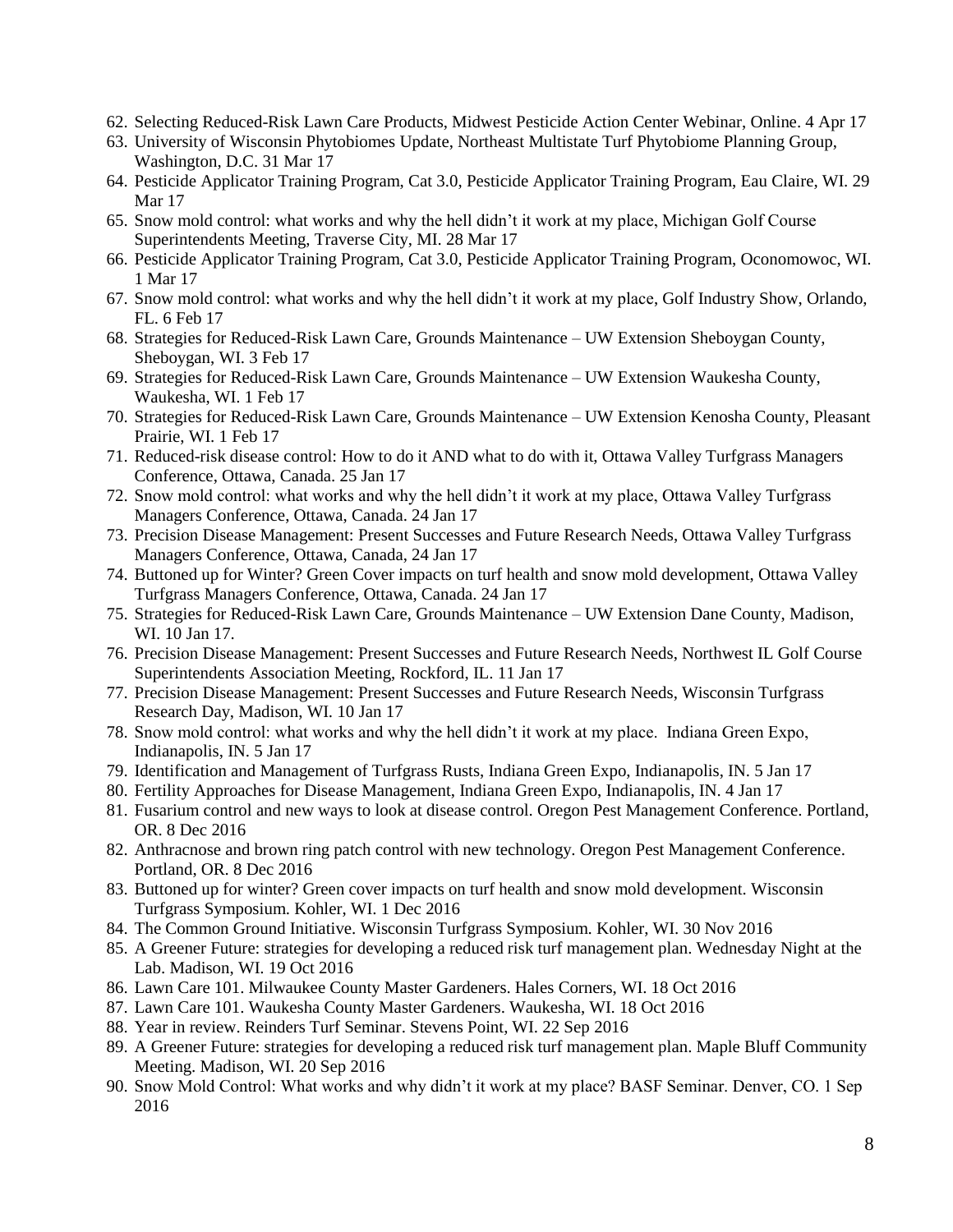- 91. The Common Ground Initiative. Wisconsin Golf Course Superintendents Association meeting. Green Bay, WI. 15 Aug 2016
- 92. University of Wisconsin Summer Turfgrass Field Day. Madison, WI. 26 Jul 2016
- 93. Fun with microscopes. Grandparents University. Madison, WI. 22 Jul 2016.
- 94. Turf species review. Grandparents University. Madison, WI. 21 Jul 2016.
- 95. A Greener Future: strategies for developing a reduced risk turf management plan. Sustainable Stoughton Monthly Meeting. Stoughton, WI. 26 May 2016
- 96. Identification and management strategies for Midwest lawn diseases. Jefferson County Master Gardeners. Fort Atkinson, WI. 12 May 2016
- 97. Pesticide Applicator Training Program Category 3.0: Turf and Ornamental. Oconomowoc, WI 20 Apr 2016
- 98. University of Wisconsin Snow Mold Field Days. Wausau, WI. 13 Apr 2016
- 99. Pesticide Applicator Training Program Category 3.0: Turf and Ornamental. Wausau, WI 13 Apr 2016
- 100. The skinny on plant defense activators. Reinders Turf Seminar. La Crosse, WI. 7 Apr 2016
- 101. Pesticide Applicator Training Program Category 3.0: Turf and Ornamental. Oconomowoc, WI 6 Apr 2016
- 102. Pesticide Applicator Training Program Category 3.0: Turf and Ornamental. Eau Claire, WI 30 Mar 2016
- 103. Pesticide Applicator Training Program Category 3.0: Turf and Ornamental. Oconomowoc, WI 24 Apr 2016
- 104. Identification and management of turfgrass rusts. Wisconsin Sod Producers Association Annual Meeting. Des Plaines, IL. 22 Mar 2016.
- 105. Pink snow mold: Midwest vs Northwest. Oregon State University Snow Mold Field Day. Corvalis, OR. 10 Mar 2016.
- 106. Pesticide Applicator Training Program Category 3.0: Turf and Ornamental. Oconomowoc, WI 7 Mar 2016
- 107. Pesticide Applicator Training Program Category 3.0: Turf and Ornamental. Green Bay, WI 2 Mar 2016
- 108. Snow Mold Control: What works and why didn't it work at my place? Northern Great Lakes Golf Course Superintendents Annual Meeting. Green Bay, WI. 2 Mar 2016
- 109. Reduced-risk pest management: How to do it and why it's important. Northern Great Lakes Golf Course Superintendents Annual Meeting. Green Bay, WI. 2 Mar 2016
- 110. Reduced-risk pest management: How to do it and why it's important. MidAtlantic Golf Course Superintendents Association Winter Meeting. Baltimore, MD. 24 Feb 2016
- 111. Reduced-risk pest management: How to do it and why it's important. Wisconsin Golf Course Superintendents Assistant's Meeting. Fond du lab, WI. 3 Feb 2016
- 112. Identification and management strategies for Midwest lawn diseases. Iowa Turfgrass Foundation Winter Conference. Iowa City, IA. 25 Jan 2016
- 113. The danger lurking below: how patch diseases can ruin your summer. Iowa Turfgrass Foundation Winter Conference. Iowa City, IA. 25 Jan 2016
- 114. Reduced-risk pest management: How to do it and why it's important. Iowa Turfgrass Foundation Winter Conference. Iowa City, IA. 25 Jan 2016
- 115. The white menace: winter injury on turfgrass. Illinois Turfgrass Foundation Winter Meeting. Chicago, IL. 13 Jan 2016
- 116. Pesticide and endocrine disruptors: what you need to know. Illinois Turfgrass Foundation Winter Meeting. Chicago, IL. 13 Jan 2016
- 117. Identification and management of turfgrass rusts. Illinois Turfgrass Foundation Winter Meeting. Chicago, IL. 13 Jan 2016.
- 118. Money matters: chemical and cultural control strategies to get the most bank for your fungicide buck. Connecticut Area Golf Course Superintendents Association Winter Meeting. Providence, RI. 12 Jan 2016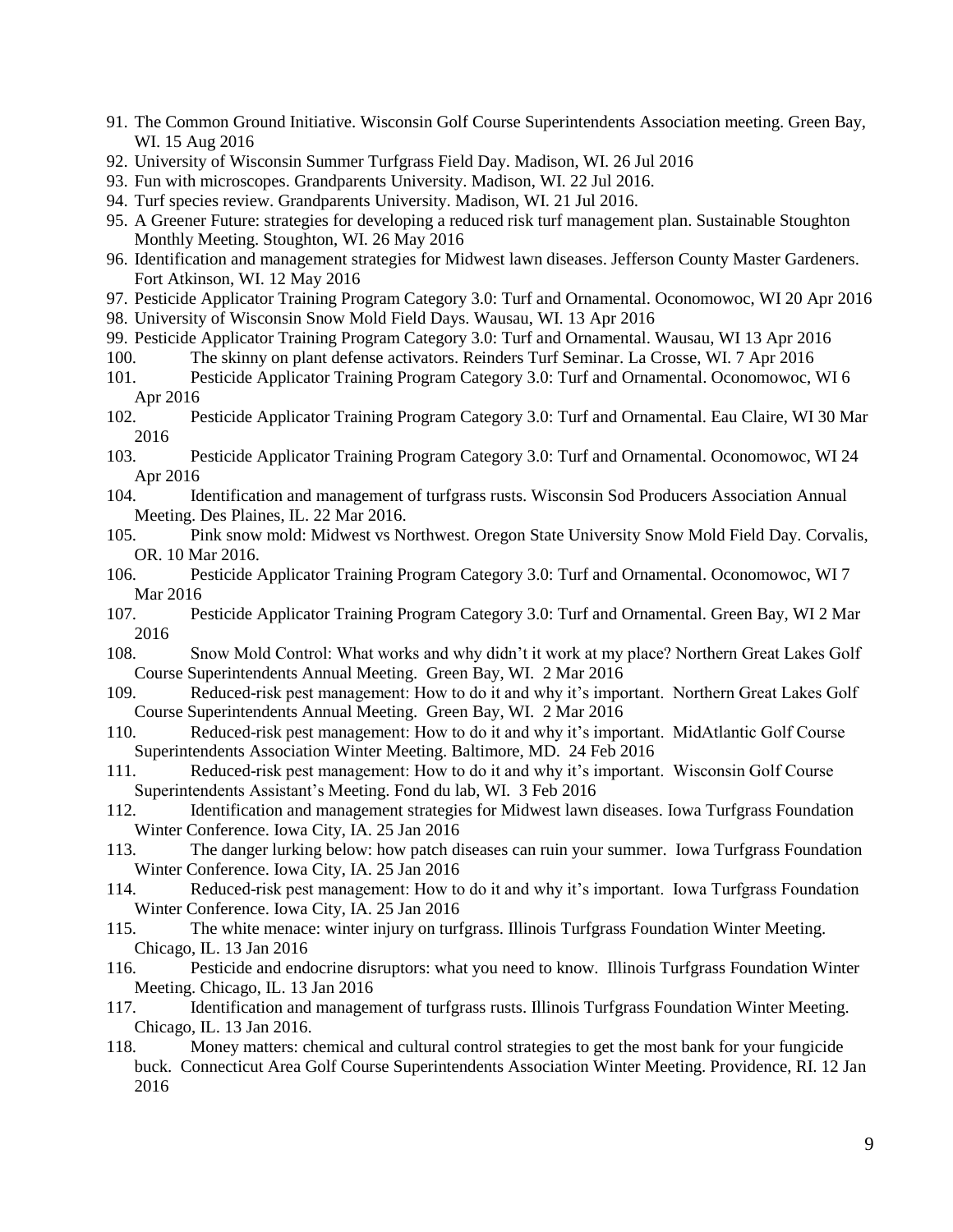- 119. Reduced-risk pest management: How to do it and why it's important. Connecticut Area Golf Course Superintendents Association Winter Meeting. Providence, RI. 12 Jan 2016
- 120. The danger lurking below: how patch diseases can ruin your summer. Wisconsin Turfgrass Association Winter Turfgrass Research Day. Madison, WI. 5 Jan 2016.
- 121. Snow Mold Control: What works and why didn't it work at my place? Green Expo Turf and Landscape Annual Meeting. Atlantic City, NJ. 10 Dec 15.
- 122. Reduced-risk pest management: How to do it and why it's important. Green Expo Turf and Landscape Annual Meeting. Atlantic City, NJ. 9 Dec 15.
- 123. Reduced-risk disease control: How to do it and why it's important. Green Expo Turf and Landscape Annual Meeting. Atlantic City, NJ. 9 Dec 15.
- 124. The White Menace: Winter injury on turfgrass. Peaks and Prairies Golf Course Superintendents Association Meeting. Billings, MT. 28 Oct 15.
- 125. Reduced-risk disease control: How to do it and why it's important. Peaks and Prairies Golf Course Superintendents Association Meeting. Billings, MT. 27 Oct 15.
- 126. Snow Mold Control: What works and why didn't it work at my place? Peaks and Prairies Golf Course Superintendents Association Meeting. Billings, MT. 27 Oct 15.
- 127. University of Wisconsin Snow Mold Review. Golfdom Snow Mold Webinar. Online. 5 Nov 15.
- 128. Nutrient Impacts on Disease Development. Wisconsin Golf Course Superintendents Association Monthly Meeting. Valders, WI. 22 Jun 15.
- 129. All Things Turf. UW Extension Responding to Horticulture Inquiries. Wausau, WI. 27 May 15.
- 130. All Things Turf. UW Extension Responding to Horticulture Inquiries. Lake Geneva, WI. 14 May 15.
- 131. No Bull: The University Perspective. BASF Product Launch. La Crosse, WI. 12 May 15.
- 132. CSI Turfgrass: Deciphering what killed the lawn and what can be done to prevent it. UW Extentsion Grounds Maintenance Short Course. Sheboygan, WI. 20 Feb 15.
- 133. Beating the heat: Summer disease management strategies. Central Indiana Golf Course Superintendents Association Winter Meeting. Indianapolis, IN. 19 Feb 15.
- 134. CSI Turfgrass: Deciphering what killed the lawn and what can be done to prevent it. UW Extentsion Grounds Maintenance Short Course. Waukesha, WI. 18 Feb 15.
- 135. CSI Turfgrass: Deciphering what killed the lawn and what can be done to prevent it. UW Extentsion Grounds Maintenance Short Course. Racine, WI. 18 Feb 15.
- 136. Snow Mold Control: What works and why didn't it work at my place? Agrium Advanced Solutions Meeting. Toronto, Ontario, CAN. 5 Feb 15.
- 137. Snow Mold Control: What works and why didn't it work at my place? Bayer Green Solutions Meeting. Toronto, Ontario, CAN. 22 Jan 15.
- 138. Snow Mold Control: What works and why didn't it work at my place? Bayer Green Solutions Meeting. Toronto, Ontario, CAN. 21 Jan 15.
- 139. The White Menace: Winter injury on turfgrass. Quebec Golf Course Association Show. Quebec City, Quebec, CAN. 20 Jan 15.
- 140. Reduced-risk disease control: How to do it and why it's important. Wisconsin Turfgrass Research Day. Madison, WI. 6 Jan 15.
- 141. Pesticide Applicator Training 3.0, Turf and Landscape. 7 Sessions (15 Jan, 21 Jan, 16 Feb, 19 Feb, 25 Mar, 8 Apr, 17 Apr).
- 142. Lawn Care 101. La Crosse County Master Gardener Training. Online. 18 Nov 14.
- 143. Snow Mold Control: What works and why didn't it work at my place? Midwest Association of Golf Course Superintendents. Medinah, IL. 12 Nov 14.
- 144. Pesticides and Endocrine Disruption. ANRE Conference. Wisconsin Dells, WI. 22 Oct 14.
- 145. Snow Mould Control: What works and why didn't it work at my place? Direct Solutions Fall Meeting. Toronto, CAN. 18 Sep 14.
- 146. Winterkill: Mechanisms and Prevention. Direct Solutions Fall Meeting. Toronto, CAN. 18 Sep 14.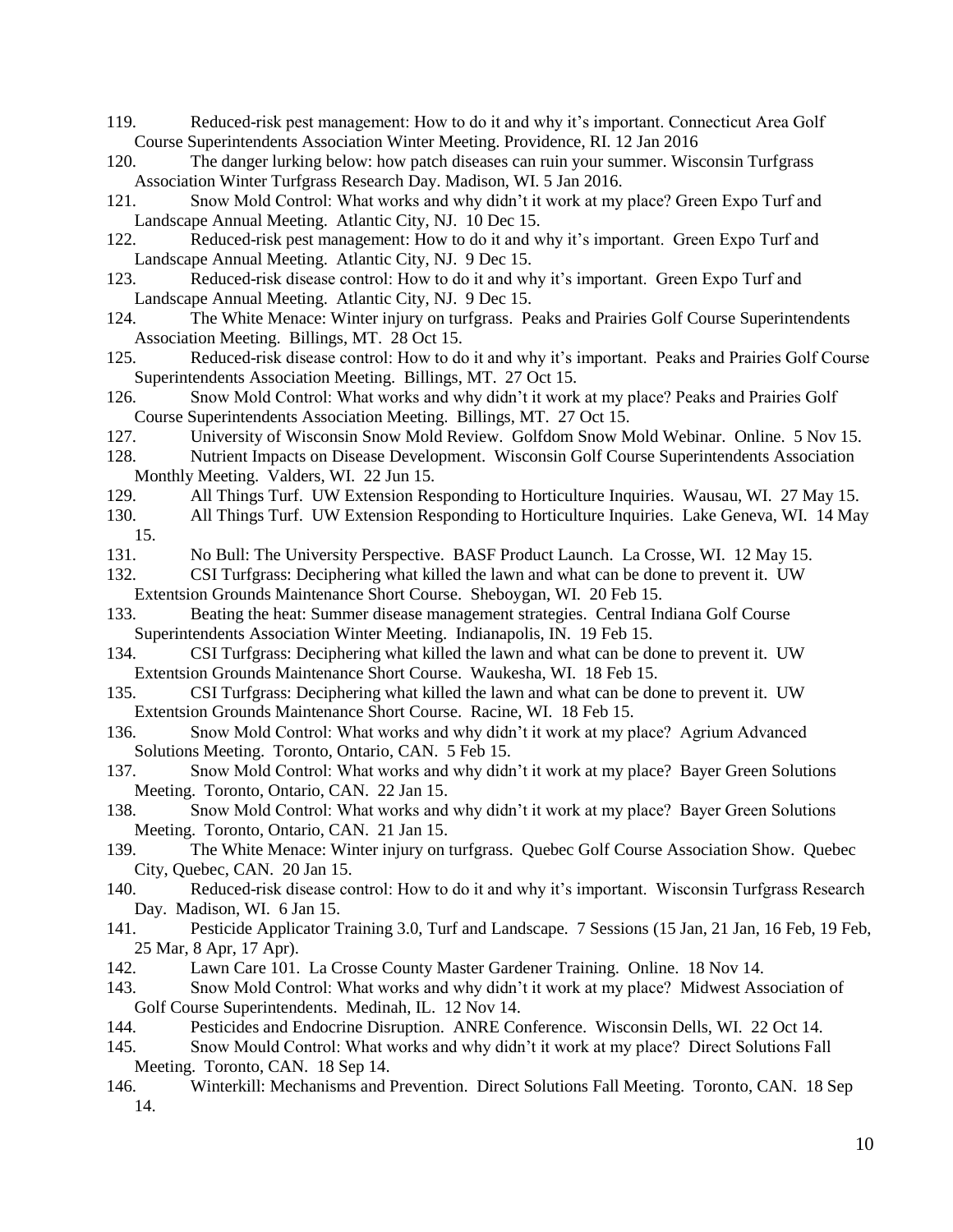- 147. Reduced-Input Lawn Care. Ozaukee Conuty Master Gardener Training. Port Washington, WI. 16 Sep 14.
- 148. Various Presentations. Wisconsin Turfgrass Association Summer Field Day. Madison, WI 29 Jul 14.
- 149. Snow Mould Control: What works and why didn't it work at my place? Bayer Green Solutions Meeting. Calgary, CAN. 17 Jul 14.
- 150. Identification and Management of Turfgrass Rust. Wisconsin Sod Producers Association Summer Meeting. Chicago, IL. 15 Jul 14.
- 151. Review of the Great Lakes School of Turfgrass Management. North Central Extension and Research Activities. West Lafayette, IN. 18 Jun 14.
- 152. Turfgrass Management 101. Briggs and Stratton seminar series. Port Washington, WI. 10 Jun 14.
- 153. Wisconsin Snow Mold Research Update. Bayer Research Meetings. New Orleans, LA. 20 May 14.
- 154. Fungicide fate; how variable environmental conditions impact fungicide persistence. Syngenta Research Meetings. Baltimore, MD. 13 May 14.
- 155. Control and Management of Rust on Turfgrass. Wisconsin Turfgrass Research Day. Madison, WI. 14 Jan 14.
- 156. Around the world of snow mold in 60 minutes. Wisconsin Golf Course Superintendents Monthly Meeting. Stevens Point, WI. 20 Aug 2013.
- 157. Rust management for home lawns and sod production. Wisconsin Turfgrass Association Summer Field Day. Madison, WI. 30 Jul 2013.
- 158. The impact of winter covers on turf health and disease development. Northern Great Lakes Golf Course Superintendents Association Annual Meeting. Wausau, WI. 5 Mar 2013.
- 159. New fungicides for the turfgrass market. North Central Turfgrass Association Annual Conference. Fargo, ND. 27 Feb 2013
- 160. The fate of your fungicides: how the environment affects the fungicides you apply. North Central Turfgrass Association Annual Conference. Fargo, ND. 27 Feb 2013
- 161. Grassy weed identification and control. Brown County Master Gardener Education. Green Bay, WI. 8 Jan 13.
- 162. The EPA and the future of fungicide regulation. Rocky Mountain Regonal Turfgrass Conference and Trade Show. Denver, CO. 6 Dec 2012.
- 163. New fungicides for the turfgrass market. Rocky Mountain Regional Turfgrass Conference and Trade Show. Denver, CO. 5 Dec 2012.
- 164. The fate of your fungicides: how the environment affects the fungicides you apply. Rocky Mountain Regonal Turfgrass Conference and Trade Show. Denver, CO. 4 Dec 2012.
- 165. Identifying and managing summer patch on Kentucky bluegrass and annual bluegrass. Wisconsin Turfgrass Association Summer Field Day. Madison, WI. 31 Jul 2013.
- 166. Testing fungicide persistence and preparing for summer stress. Northwest Illinois Golf Course Superintendents Monthly Meeting. Freeport, IL. 13 June 2012.
- 167. Know your fungicides: Using ELISA to measure fungicide degradation. Midwest Association of Golf Course Superintendents Annual Meeting. Chicago, IL. 17 Jan 2012.
- 168. The 5 most common diseases of Wisconsin sports fields. Wisconsin Sports Turf Managers Association Annual Meeting. Wisconsin Dells, WI: 1 Dec 2011.
- 169. Daconil Action: A different kind of fungicide. Daconil Action Launch Meeting. Rockford, IL: 11 Oct 2011
- 170. Snow mold control: looking back and planning ahead. Wisconsin Golf Course Superintendents Association Monthly Meeting. Wausau, WI: 15 Aug 2011.
- 171. Effect of temperature on the degradation of fungicides. University of Wisconsin Turfgrass Field Day. Madison, WI: 27 July 2011.
- 172. What happened in 2010? What can be done to prevent it in 2011? Wisconsin Golf Course Club Managers Winter Meeting. Milwaukee, WI: 18 Jan 2011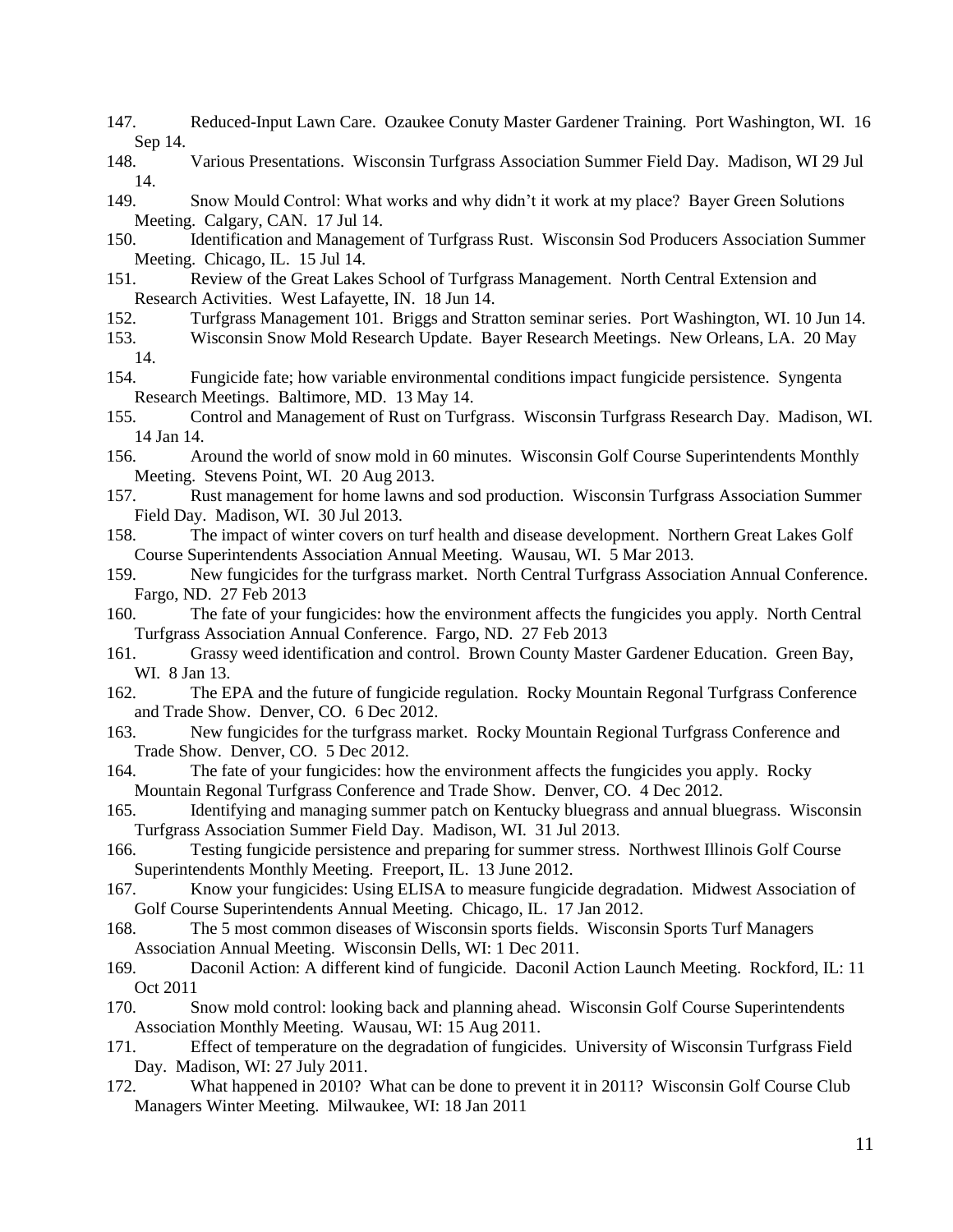- 173. Use of modern bentgrass cultivars to reduce fungicide inputs. University of Wisconsin Turfgrass Field Day. Madison, WI: 27 July 2010
- 174. The Fate of your fungicides. Reinders "Power through knowledge" seminar. La Crosse, WI: 17 Mar 2010.
- 175. Alternative fungicide programs. North Central Turfgrass Association Winter Meeting. Fargo, ND: 24 Feb 2010.
- 176. Snow molds and snow scalds. North Central Turfgrass Association Winter Meeting. Fargo, ND: 24 Feb 2010.
- 177. Non-traditional fungicide timing for the control of snow mold and dollar spot on Wisconsin golf courses. University of Wisconsin Turfgrass Field Day. Verona, WI: 28 July 2009.
- 178. Control of dollar spot using standard and experimental fungicides. University of Wisconsin Turfgrass Field Day. Verona, WI: 22 July 2008.
- 179. Summer stress syndrome. Reinders "Power through knowledge" golf seminar. Minneapolis, MN, 10 March 2008.
- 180. Diseases of turfgrass…what's eating my lawn? Sheboygan County Grounds Maintenance Short Course. Sheboygan Falls, WI, 29 February 2008
- 181. Diseases of turfgrass…what's eating my lawn? Milwaukee County Grounds Maintenance Short Course. Hales Corners, WI, 29 February 2008.
- 182. Diseases of turfgrass…what's eating my lawn? Waukesha County Grounds Maintenance Short Course. Waukesha, WI, 27 February 2008.
- 183. Diseases of turfgrass…what's eating my lawn? Kenosha County Grounds Maintenance Short Course. Bristol, WI, 27 February 2008.
- 184. Turfgrass Disease Presentation. Progreen Plus Open House, Milwaukee, WI, 13 February 2008.
- 185. Pesticide Applicator Training Session (w/ Dr. Chris Williamson of entomology). Waukesha, WI, 8 February 2008.
- 186. Better Informed, Better Turf, Better Business! Weedman Lawn Care Technical Training Session. Middleton, WI, 4 February 2008.
- 187. Diseases of turfgrass…What's eating my lawn? Dane County Winter Seminar Series. Madison, WI, 24 January 2008.
- 188. The Turfgrass Diagnostic Lab 2007 Year in Review. Wisconsin Turfgrass Association Winter EXPO, Middleton, WI, 9 January 2008.
- 189. Cultivar and mowing height effect on necrotic ring spot and summer patch on Kentucky Bluegrass. University of Wisconsin Turfgrass Field Day, Verona, WI: 26 July 2007.
- 190. Control of Sclerotinia Dollar Spot. University of Wisconsin Turfgrass Field Day. Verona, WI: 26 July 2007.
- 191. Timing of fungicides for early dollar spot suppression. Reinders "Power through knowledge" golf seminar, Rice Lake, WI, 8 May 2007.
- 192. Turfgrass, the environment, and you! ProGreen Plus Open House, Milwaukee, WI, 15 February 2007.
- 193. The Turfgrass Diagnostic Lab 2006 Year in Review. Wisconsin Turfgrass Association EXPO, Madison, WI, 9-10 January 2007.
- 194. Root diseases: What is going on down there? Wisconsin Golf Symposium, Kohler, WI, 28-29 November 2006.
- 195. Control of Sclerotinia Dollar Spot. University of Wisconsin Turfgrass Field Day. Verona, WI, 1 August 2006.
- 196. Controlling the Five Most Common Home Lawn Diseases. University of Wisconsin Turfgrass Field Day. Verona, WI, 1 August 2006.
- 197. Moss Control Strategies for Wisconsin. University of Wisconsin Turfgrass Field Day, Verona, WI, 26 July 2005.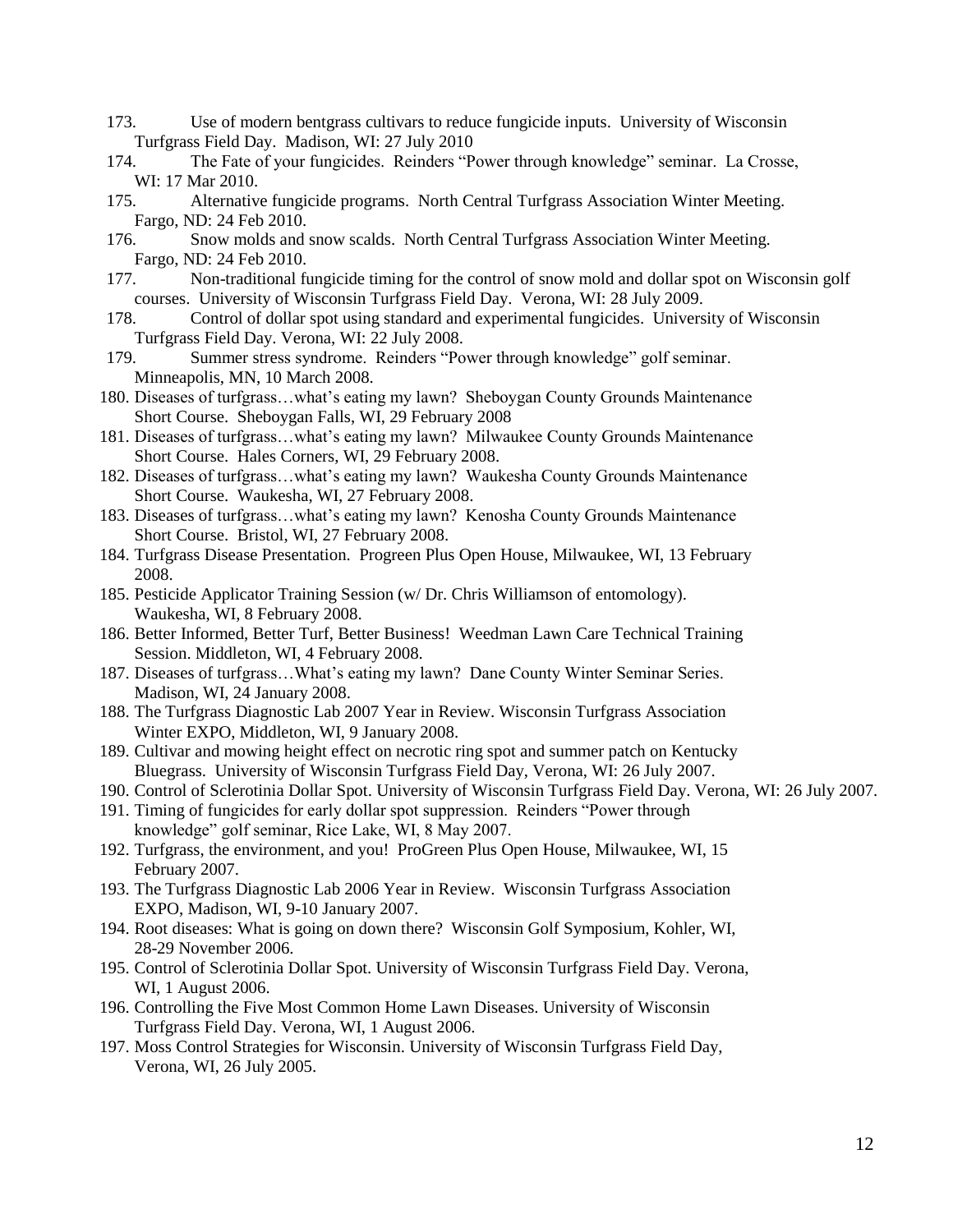Extension Publications (110 total; 45 since 2014):

National Trade Publications:

- 1. Patton, A.J., M. Elmore, J. Hoyle, J. Kao-Kniffin, B. Branham, T. Voigt, N. Christians, A. Thoms, G. Munshaw, A. Hathaway, T. Nikolai, B. Horgan, L. Miller, X. Xiong, W. Kreuser, R. Gaussoin, D. Gardner, Z. Raudenbush, D. Li, P. Landschoot, D. Soldat, and P. Koch. 2019 Turfgrass Weed Control for Professionals. Purdue University Extension Publication. TURF-100. pp. 128.
- 2. Koch, P.L., Liesch, P.J., Williamson, R.C., Soldat, D.J., Renz, M.J., Drake, D., Nice, G. 2018. Managing Turfgrass Pests in Wisconsin: A Guide for Turfgrass Professionals. University of Wisconsin Extension, Cooperative Extension Publication, A3714.
- 3. Koch, P.L. and Hockemeyer, K. 2018. Plant uptake and optimal timing of snow mold fungicides. Golf Course Management Feb 2019: 66-70
- 4. Koch, P.L. 2018. The thin white line. Golfdom 74(8): 34-38
- 5. Koch, P.L. 2017. One shot to succeed for snow mold control. Golfdom 73(8): 48-52
- 6. Koch, P.L. 2016. Snow mold lessons learned from last winter. Golfdom 72(8): 28-30
- 7. Koch, P.L., Kerns, J.P. 2015. Influence of temperature on fungicide persistence. Golf Course Maintenance 83(10): 78-84.
- 8. Koch, P.L., Stier, J.C., Kerns, J.P. 2015. Snow mold fungicide persistence. Golf Course Maintenance 83(8): 89-93.
- 9. Koch, P.L. 2015. One snow mold fungicide to rule them all? Golfdom 71(8): 38-40.
- 10. Koch, P.L. 2014. What causes snow mold? Golfdom. 19 Aug 2014.
- 11. Koch, P.L., Kerns, J.P. 2014. An introduction to fungicide resistance management on golf courses. Spanish Greenkeepers Association Magazine.
- 12. Koch, P.L. 2013. The Cold Facts About Snow Mold (Interview). Lawn & Landscape 34(11): 68-71.
- 13. Koch, P.L. 2013. When fungi attack! SportsTurf 29(9): 20-23.
- 14. Koch, P.L. 2013. Beat the summer heat, plant for snow mold! Golfdom 69(8):40-44.
- 15. Koch, P.L, Kerns, J.P. 2013. Relative resistance of creeping bentgrass cultivars to dollar spot and Typhula blight. Golf Course Management 81(1): 132 – 136.
- 16. Kerns, J.P., Koch, P.L., Smith, D. 2009. Dollars and Cents. Golf Course Industry 21(9):32-40.
- 17. Jung, G., Chang, T., Koch, P., Abler, S. 2008. Minimum fungicide rates for species-specific snow mold control: Knowing the optimal fungicide rate for controlling a particular species of fungus allows superintendents to reduce inputs and expenses. Golf Course Management 76(11): 99-102.

Regional Trade Publications:

- 1. Koch, P.L. 2018. Impact of nitrogen on dollar spot suppression. The Grass Roots 47(6): 10-14
- 2. Koch, P.L. 2018. Gray leaf spot creeps northward. The Grass Roots 47(5): 32-34
- 3. Koch, P.L. 2018. University of Wisconsin snow mold update. The Grass Roots 47(4): 6-11
- 4. Koch, P.L. 2018. Turf Management Mobile: A New Tool for Professional Turfgrass Managers. The Grass Roots 47(3): 6-11
- 5. Koch, P.L. 2018. The Smith-Kerns Dollar Spot Prediction Model. The Grass Roots 47(2): 26-31
- 6. Koch, P.L. 2018. Gaining steam in 2017: A state of the pathology lab update. The Grass Roots 47(1): 6-11
- 7. Koch, P.L. 2018. University of Wisconsin Snow Mold Evaluations. The Hole Notes Minnesota Golf Course Superintendent Association Publication 53(7).
- 8. Koch, P.L. 2017. Biological Fungicides for Dollar Spot Control. The Grass Roots 46(6): 6-9
- 9. Koch, P.L. 2017. SDHI Fungicide Resistance: Coming Soon to Your Course. The Grass Roots 46(5): 32-35
- 10. Koch, P.L. 2017. University of Wisconsin Snow Mold Reports. The Grass Roots 46(4): 6-13
- 11. Koch, P.L. 2017. Diseases to Spray For and Diseases to Let Go. The Grass Roots 46(3): 8-11
- 12. Koch, P.L. 2017. The Continuing Debate Surrounding Snow Mold Fungicide Reapplications. The Grass Roots 46(2): 6-9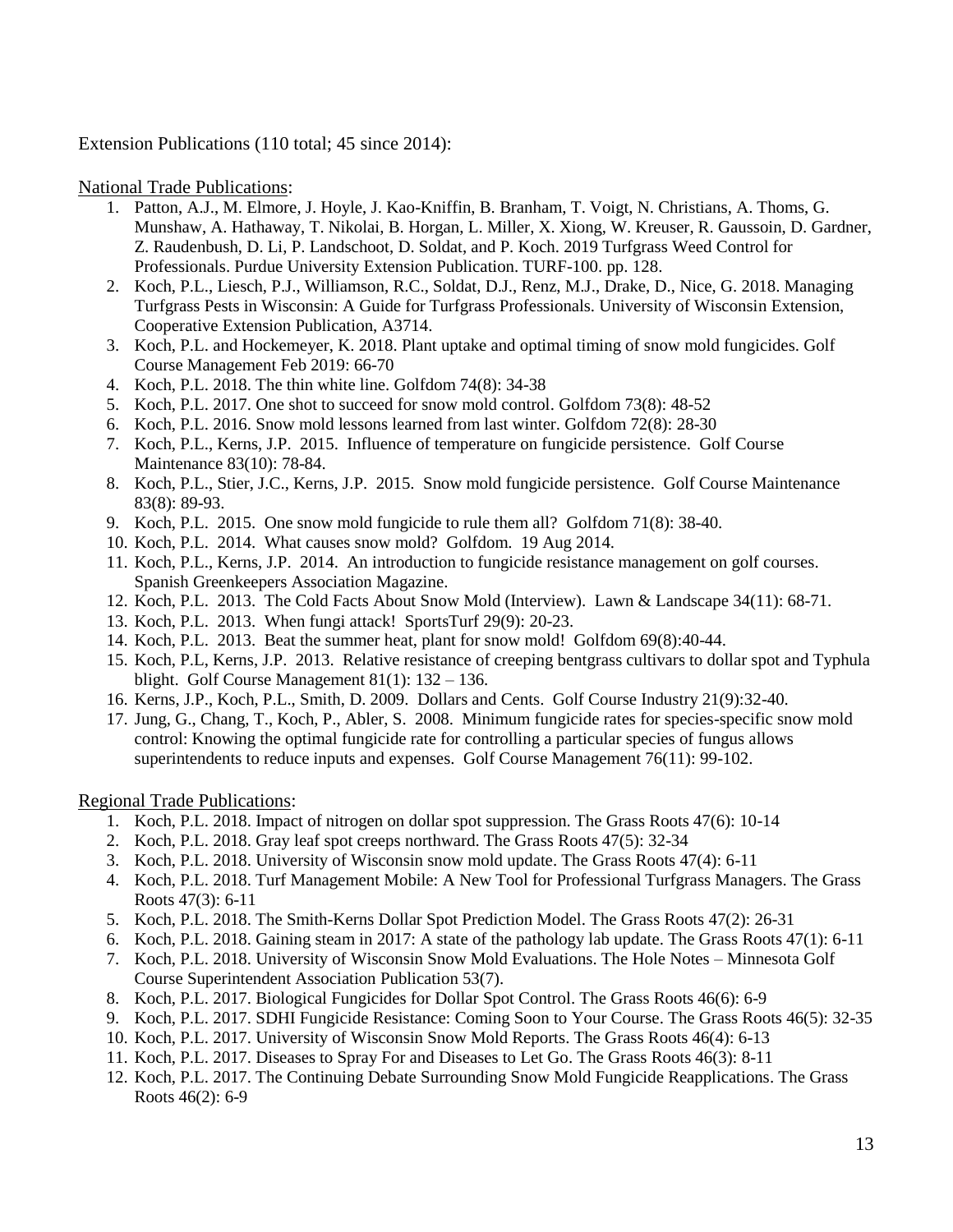- 13. Koch, P.L. 2017. Old Faces, New Roles: A State of the Lab Update. The Grass Roots 46(1): 26-29
- 14. Koch, P.L. 2017. 2016-2017 Snow Mold Control Evaluations. The Hole Notes 52(7): 28-53
- 15. Koch, P.L. 2017. Continuing Debate: Snow Mold Winter Reapplications. The Hole Notes 52(7): 42-49
- 16. Koch, P.L. 2016. The Common Ground Initiative. The Grass Roots 45 (6): 6-9
- 17. Koch, P.L. 2016. The benefits of fall disease cleanup. The Grass Roots 45 (5): 32-35
- 18. Koch, P.L. 2016. 2015-2016 Snow mold review. The Grass Roots 45 (4): 18-25
- 19. Koch, P.L. 2016. Money matters: which cultural disease management practices make the most financial sense? The Grass Roots 45 (3): 18-21
- 20. Koch, P.L. 2016. Precision disease management: the wave of the future? The Grass Roots 45 (2): 42-44
- 21. Koch, P.L. 2016. Influence of temperature on fungicide persistence. The Grass Roots 45 (1): 44-49
- 22. Koch, P.L. 2015. State of the Lab Update. The Grass Roots 44 (6): 20-25.
- 23. Koch, P.L. 2015. Snow Mold Fungicide Persistence. The Grass Roots 44 (5): 8-14.
- 24. Koch, P.L. 2015. Wisconsin Snow Mold Review. The Grass Roots 44 (4): 6-17.
- 25. Koch, P.L. 2015. The skeptical plant defense activation user. The Grass Roots 44 (3): 8-9.
- 26. Koch, P.L. 2015. Spring Disease Checklist. The Grass Roots 44 (2): 14-16.
- 27. Koch, P.L. 2015. Turfgrass Pathology Research Roundup. The Grass Roots 44 (1): 24-26.
- 28. Koch, P.L. 2014. Snow Mold Review. The Hole Notes.
- 29. Koch, P.L. 2014. How persistent are DMI fungicides following rainfall? The Grass Roots 43 (6): 28-29.
- 30. Koch, P.L. 2014. When it comes to anthracnose, location matters. The Grass Roots 43 (5): 24-26
- 31. Koch, P.L. 2014. Wisconsin Snow Mold Review. The Grass Roots 43 (4): 10-12.
- 32. Koch, P.L. 2014. Summer Research Preview. The Grass Roots 43 (3): 20-22.
- 33. Koch, P.L. 2014. Are you a rational superintendent. The Grass Roots 43 (2): 8.
- 34. Koch, P.L. 2014. The Winter Environment. The Grass Roots 43 (1): 8-10.
- 35. Koch, P.L. 2013. Impact of spring and fall fungicide timings on the development of Typhula blight and dollar spot on golf course turfgrass. The Grass Roots 42 (4): In press.
- 36. Koch, P.L. 2013. Be afraid of the dark. The Hole Notes July Digital Edition.
- 37. Koch, P.L. 2013. Relative resistance of creeping bentgrass cultivars to Sclerotinia homoeocarpa and Typhula incarnata. The Grass Roots 42(3): 16-22.
- 38. Koch, P.L. 2013. Uncle! A 2012 TDL Year in Review. The Grass Roots 42 (2): 8-11.
- 39. Koch, P.L. 2013. New fungicides for the turfgrass market in 2013. The Grass Roots 42(1): 10-13.
- 40. Koch, P.L. 2013. Don't spray blind! Analyzing turfgrass samples before applying pesticides can save you money. Western Turf Magazine 12(1): 14-15.
- 41. Koch, P.L. 2012. Don't tune out yet. Talking Turf; North Central Turfgrass Association Fall Newsletter 41(3): 24-25.
- 42. Koch, P.L. 2012. Thank you Dr. Kerns! The Grass Roots 41 (6): 8-10.
- 43. Koch, P.L. 2012. 2012 Snow Mold Research. The Grass Roots 41(5): 6-12.
- 44. Koch, P.L. 2012. Afraid of the dark. The Grass Roots 41(4): 12-15.
- 45. Koch, P.L. 2012. The incredible disappearing fungicide. The Grass Roots 41(3): 6-7.
- 46. Koch, P.L. 2012. Supporting the UW: Then, now, and in the future. The Grass Roots 41(2): 16-20.
- 47. Koch, P.L., Kerns, J.P. 2012. Winter worries of a different kind. The Grass Roots 41(1): 6-9.
- 48. Koch, P.L. 2011. Wait 'til next year…a 2011 year in review. The Grass Roots 40(6): 14-18
- 49. Koch, P.L., Kerns, J.P. 2011. 2010-2011 Snow Mold Report. Hole Notes 43(7).
- 50. Kerns, J.P., Koch, P.L. 2011. Preparing for Snow Mold Applications. On Course October 2011: 5-7.
- 51. Koch, P.L., Kerns, J.P. 2011. Another Fall Surprise for Snow Mold Control. The Grass Roots 40(5): 10- 15.
- 52. Koch, P.L. 2011. Prove it! The Grass Roots 40(4): 8-10.
- 53. Koch, P.L., Kerns, J.P. 2011. Endocrine Disruption and Turfgrass Pesticides. The Grass Roots 40(3): 24- 27.
- 54. Koch, P.L., Maxwell, D.P. 2011. Golf and Luxury in Guatemala: Touring a new Pete Dye Course on the Side of a Volcano. The Grass Roots 40(2): 36-40.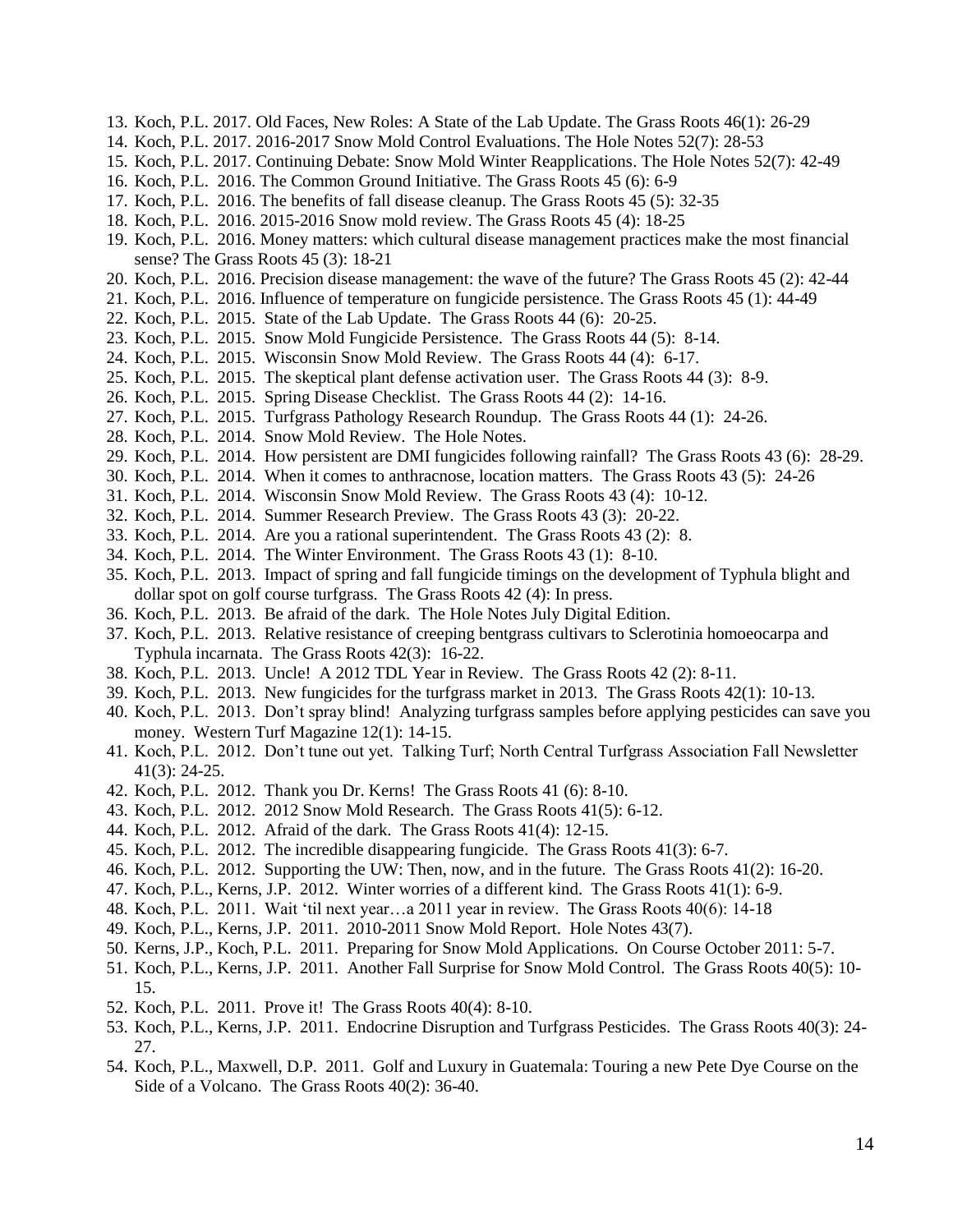- 55. Koch, P.L., Kerns, J.P. 2011. Keystone Diseases for Wisconsin Golf Courses. The Grass Roots 40(1): 26- 27
- 56. Kerns, J.P., Koch, P.L. 2010. Turf Diseases of the Great Lakes Region. UW Extension Publication A3187. Revision of original publication by S.W. Abler and G. Jung
- 57. Koch, P.L. 2010. Summer's Revenge, A 2010 TDL Year in Review. The Grass Roots 39(6): 45-47.
- 58. Kerns, J.P., Koch, P.L. 2010. Fall applications of potassium: are they much ado about nothing? The Grass Roots 39(6): 16-17.
- 59. Koch, P.L., Kerns, J. P. 2010. Don't forget those other growth regulators. The Grass Roots 39(5): 22-23.
- 60. Kerns, J.P., Koch, P.L. 2010. To be or not to be resistant! The Grass Roots 39(4): 22-23.
- 61. Koch, P.L., Kerns, J. P. 2010. Plan ahead to control snow mold this year. The Grass Roots 39(4): 18-21.
- 62. Koch, P.L., Kerns, J. P. 2010. Snow mold across America. The Grass Roots 39(3): 8- 11.
- 63. Koch, P.L. 2010. What is ELISA, and why you should care. The Grass Roots 39(2): 10- 13.
- 64. Koch, P.L. 2010. The Fate of your Fungicides. The Grass Roots 39(1): 10-11.
- 65. Koch, P.L., Kerns, J.P. 2010. Sick of summer? Plan ahead for snow mold control. The Hole Notes 42(7):
- 66. Koch, P.L. 2009. A TDL Year in Review; with weather like this, who needs a TDL? The Grass Roots 38(6): 10-14.
- 67. Koch, P.L., Kerns, J.P. 2009. Worried about controlling snow mold? The Grass Roots 38(5): 26-27.
- 68. Koch, P.L., Kerns, J.P. 2009. When the bark is bigger than the bite. The Grass Roots 38(4): 9-11.
- 69. Koch, P.L., Kerns, J.P. 2009. New services, same price. The Grass Roots 38(3): 9.
- 70. Koch, P.L., Kerns, J.P. 2009. Save money this year with the TDL. The Grass Roots 38(2): 8-11.
- 71. Koch, P.L., Kerns, J.P. 2009. The Science (and art) of diagnosing root diseases. The Grass Roots 38(1): 10-13.
- 72. Koch, P.L. 2008. My summer vacation A 2008 TDL year in review. The Grass Roots 37(6): 19-23.
- 73. Koch, P.L. 2008. Early season control of dollar spot on Wisconsin fairways. The Grass Roots 37(5): 20-27.
- 74. Koch, P.L. 2008. A snow mold article…already? The Grass Roots 37(4): 20-21.
- 75. Koch, P.L. 2008. Disease forecasting in turfgrass…is it worth the risk? The Grass Roots 37(3): 13-17.
- 76. Koch, P.L. 2008. Gearing up for snow mold damage. The Grass Roots 37(2): 13-17.
- 77. Koch, P.L. 2008. Fungicide resistance in turfgrass future trends and possible problems. The Grass Roots 37(1): 13-17.
- 78. Koch, P.L. 2007. A tale of two summers: The 2007 TDL year in review. The Grass Roots 36(6). 38-41.
- 79. Koch, P.L. 2007. Sick of snow mold? Hole Notes 39(7). 6-12.
- 80. Koch, P.L. 2007. Fungicide resistance in turfgrass Current ideas and research. The Grass Roots 36(5). 15-21.
- 81. Koch, P.L. 2007. Fall (and snow mold) is almost here. The Grass Roots 36(4). 32-33.
- 82. Koch, P.L. 2007. Fungicide resistance in turfgrass An introduction. The Grass Roots 36(3): 32-35.
- 83. Koch, P.L. 2007. Timing of fungicide applications for root-infecting fungi. The Grass Roots 36(2): 25-27.
- 84. Koch, P.L. 2007. Where did all the nematodes go? The Grass Roots 36(1): 25-27.
- 85. Koch, P.L. 2006. 2006: The TDL year in review. The Grass Roots 35(6): 8-9.
- 86. Koch, P.L. 2006. The rise and likely fall of PCNB. The Grass Roots 35(5): 15-17.
- 87. Koch, P.L. 2006. The great Microdochium outbreak of 2006. The Grass Roots 35(4): 19-21.
- 88. Koch, P.L. 2006. The decline of take-all patch? The Grass Roots 35(3): 12-15.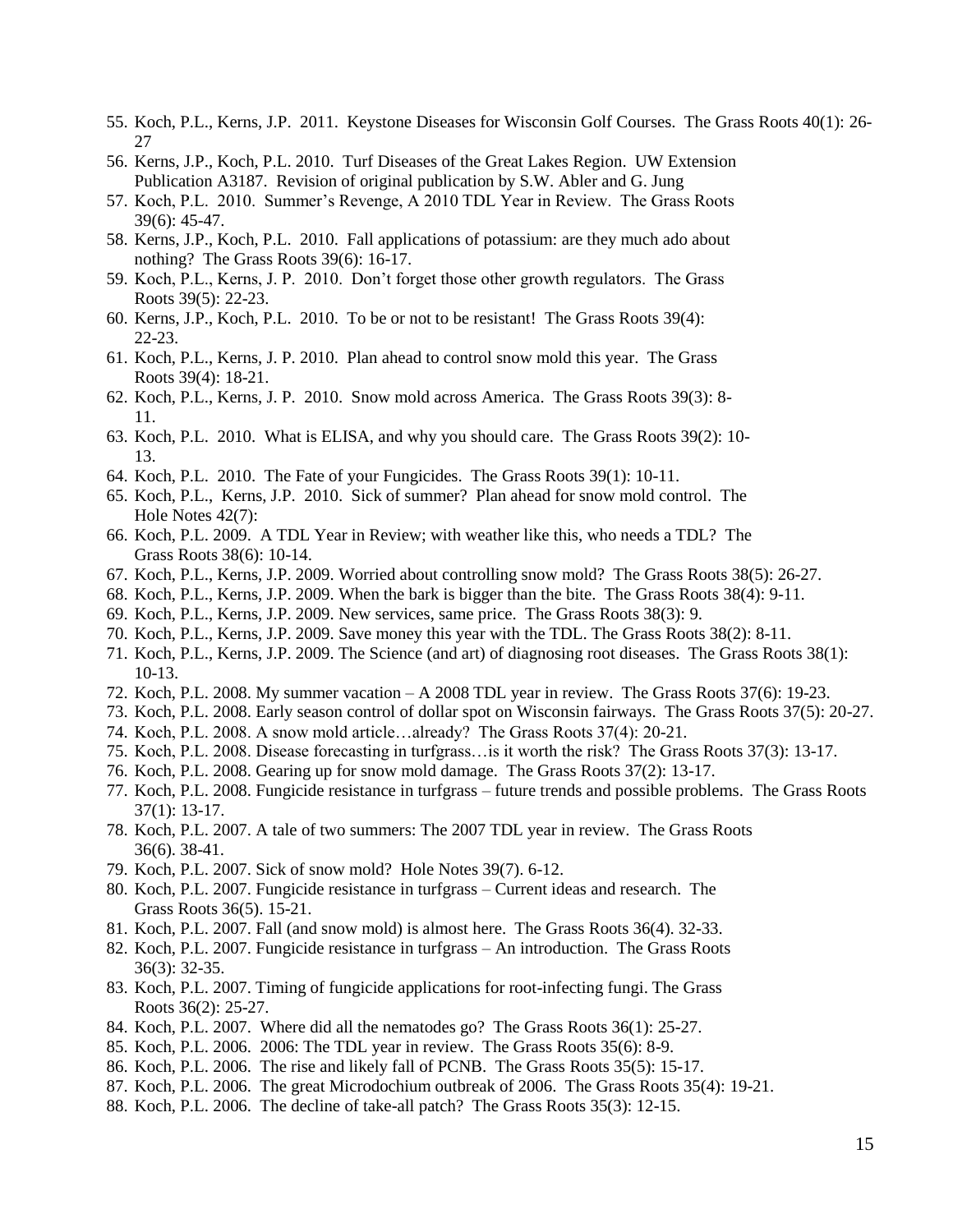- 89. Koch, P.L. 2006. So Abler's gone…what's next? The Grass Roots 35(2): 11.
- 90. Koch, P.L. 2006. Moss Control in Wisconsin: A step in the right direction. The Grass Roots 35(2): 62-63.
- 91. Rivers, J., Sisk, P., Manemann, M., Koch, P., Abler, S., Jung, G. 2006. Preventative application of fungicides for the control of dollar spot. The Grass Roots. 35(2). 12-17.
- 92. Manemann, M., Jo, Y., Knulty, J., Sisk, P., Koch, P., Jung, G. 2006. Curative fungicide applications for managing dollar spot. The Grass Roots 35(1): 40-43.
- 93. Koch, P.L. 2005. An introduction to moss control in Wisconsin. The Grass Roots 34(4): 9-11.

Newsletter Articles (37 total; 13 since 2014):

- 1. Koch, P.L. 2018. Gray leaf spot's northern trek not only bad for golf courses. Wisconsin Turfgrass Association Newsletter 32(3): 6
- 2. Koch, P.L. 2018. Turf Management Mobile: A new tool for professional turfgrass managers. Wisconsin Turfgrass Association Newsletter 32(2): 9
- 3. Koch, P.L. 2018. Disease profile: Necrotic ring spot. Wisconsin Turfgrass Association Newsletter 32(1): 7
- 4. Koch, P.L. 2017. Using lower toxicity herbicides for weed control in lawns. Wisconsin Turfgrass Association Newsletter 31(3): 6
- 5. Koch, P.L. 2017. Ascocytha leaf blight. Wisconsin Turfgrass Association Newsletter 31(2): 9
- 6. Koch, P.L. 2017. Preventing and recovering from snow mold on lawns and athletic fields. Wisconsin Turfgrass Association Newsletter 31(1): 7
- 7. Koch, P.L. 2016. Revisiting leaf mulching, lawns, and snow mold. Wisconsin Turfgrass Association Newsletter 30 (3): 6
- 8. Koch, P.L. 2016. Turf pathologists meet in Tampa for the American Phytopathological Society Annual Meeting. Wisconsin Turfgrass Association Newsletter 30 (2): 9
- 9. Koch, P.L. 2016. Disease profile: Red Thread. Wisconsin Turfgrass Association Newsletter 30 (1): 7
- 10. Koch, P.L. 2015. With snow mold, timing is everything. Wisconsin Turfgrass Association Newsletter 29 (2): 5
- 11. Koch, P.L. 2014. One year later. Wisconsin Turfgrass Association Newsletter 28 (3): 12-13.
- 12. Koch, P.L. 2014. The key to outreach…and sales. Wisconsin Turfgrass Association Newsletter 28 (2): 4.
- 13. Koch, P.L., Maxwell, D. 2014. Gary R. Gaard, 1941 2014. Wisconsin Turfgrass Association Newsletter 28 (1): 3-4.
- 14. Koch, P.L. 2013. When it comes to snow mold, two fungicides are better than one. But why? Wisconsin Turfgrass Association Newsletter 27 (3): 6-7.
- 15. Koch, P.L. 2013. Rust research in progress…your help needed! Wisconsin Turfgrass Association Newsletter 27 (1): 9-10.
- 16. Koch, P.L. 2012. Thank you Dr. Kerns! Wisconsin Turfgrass Association Newsletter 26 (3): 3-4.
- 17. Koch, P.L. 2012. Sorting out Pythium on the roots. Wisconsin Turfgrass Association Newsletter 26 (2): 5.
- 18. Koch, P.L. 2012. Will the mild spring affect disease this summer? Wisconsin Turfgrass Association Newsletter 26(1): 4.
- 19. Koch, P.L. 2011. Beyond disease diagnosis. Wisconsin Turfgrass Association Newsletter 25(3): 5-6.
- 20. Koch, P.L. 2011. PCNB returns, but questions remain. Wisconsin Turfgrass Association Newsletter  $25(2): 3.$
- 21. Koch, P.L. 2011. When annual doesn't really mean annual. Wisconsin Turfgrass Association Newsletter  $25(1): 4$
- 22. Koch, P.L. 2010. Watch out below this season! North Central Turfgrass Association Newsletter
- 23. Koch, P.L. 2010. A summer to remember, for all the wrong reasons. Northeast Wisconsin Horticulture Newsletter 33(11).